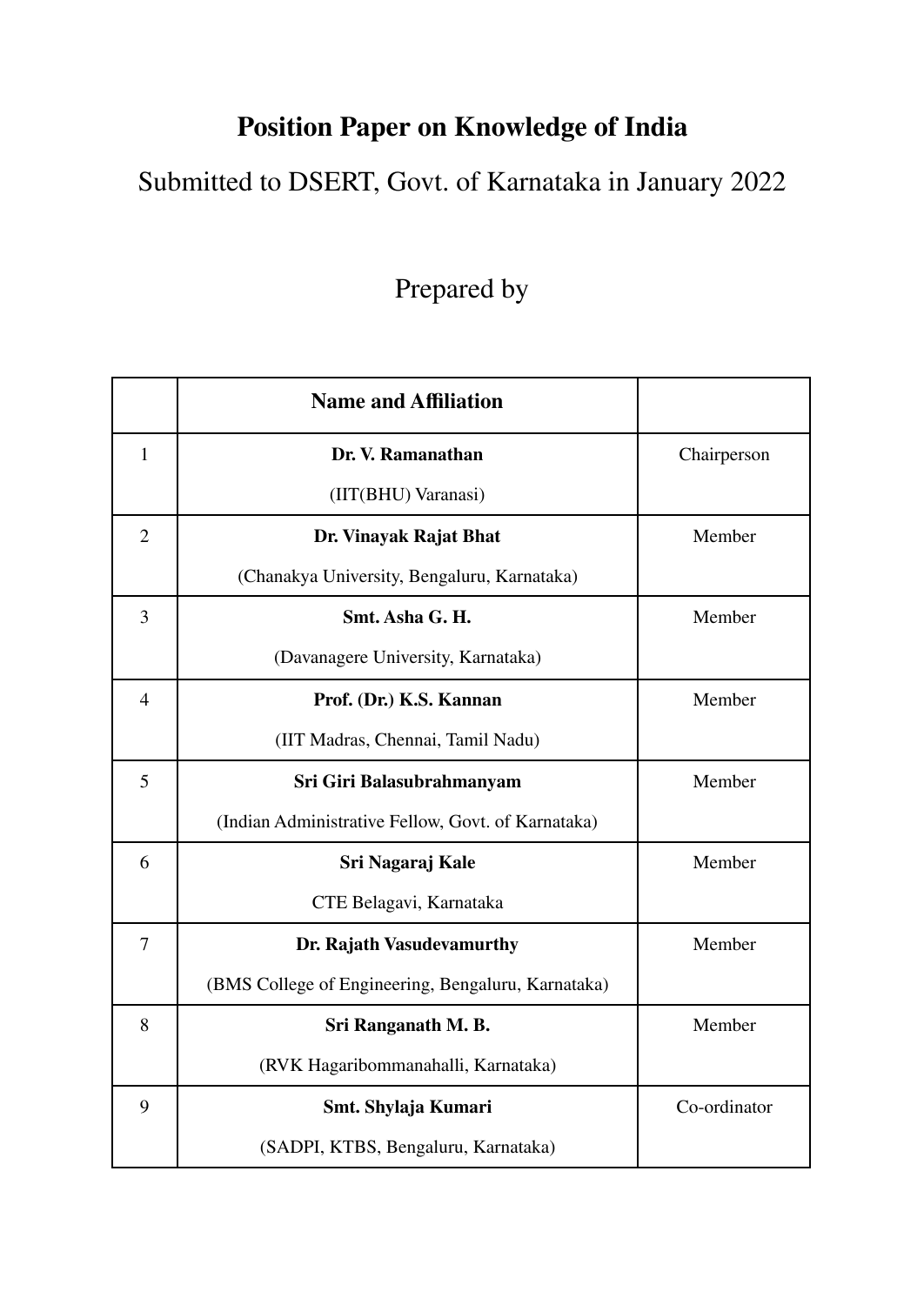#### **1. Introduction**

What is India? Is it a piece of land demarcated by Radcliffe line on one side and McMohan line on the other? Or is it a nation state constituted into a sovereign democratic republic in the year 1950 with the socialist and secular attributes added on it in the 42nd amendment during the emergency rule? While these realities are on one side, the *Viṣṇu Purāṇa* (2.3.1) defines *Bhārata* as the land north of the oceans and south of the Himalayas,

## उत्तरं यत्समद्रस्य हिमाद्रेश्चैव दहिणम्। वर्षंतर्षं द्भारतंनाम भारती यत्र सन्तहतिः ॥

with the same definition resonating in the *Sangam* literature, where in the *Puraṇānūru* song 6 reads thus:

## *Vaḍā adu panipaḍu neḍuvarai vaḍakkum tenā adu kezhu kumariyin rerkkum Guṇā adu karaiporu toḍukaḍar kuṇakkum kuḍā adu tonrumudir pelavattinkuḍakkum*

The idea of *Bhārata* that truly resonates in the hearts of her children is the one uttered by Śrī Rāmachandra "जननी जन्मभहूमश्च स्वरादहि रीयसी" and reaffirmed by Bankim Chandra Chatterjee as "वन्देमातरम... त्वं हि दर्गादशप्रिरणधाररणी...", that is the idea of *Bhārata*-mātā. The feeling of *Bhārata* that rings in the minds of her patriots is the one expressed by Swami Vivekananda; when asked by an English friend,

*"Swami, how do you like now your motherland after four years' experience of the luxurious, glorious, powerful West?", Swamiji replied "India I loved before I came away. Now the very dust of India has become holy to me, the very air is now to me holy; it is now the holy land, the place of pilgrimage, the Tirtha."*

History reveals to us that the so-called developed world developed through conquest, colonialism and bloody wars for the past four hundred odd years, whereas *Bhārata* consistently had a share of about 30% of world GDP continuously for 17 centuries (Ref: Maddison, A. (2006), The World Economy: Volume 1: A Millennial Perspective and Volume 2: Historical Statistics, Development Centre Studies, OECD Publishing, Paris, https://doi.org/10.1787/9789264022621-en). This feat was achieved despite a large population, and in the pre-industrial era. (One should not forget that the Europeans accidentally discovered America, while they were actually searching for a sea-route to India.). There is no better time than now to research and fathom how India was able to achieve stellar prosperity and being the knowledge lighthouse for the world until the recent past.

Even if we leave aside the literature written since antiquity by Indians, we get glorious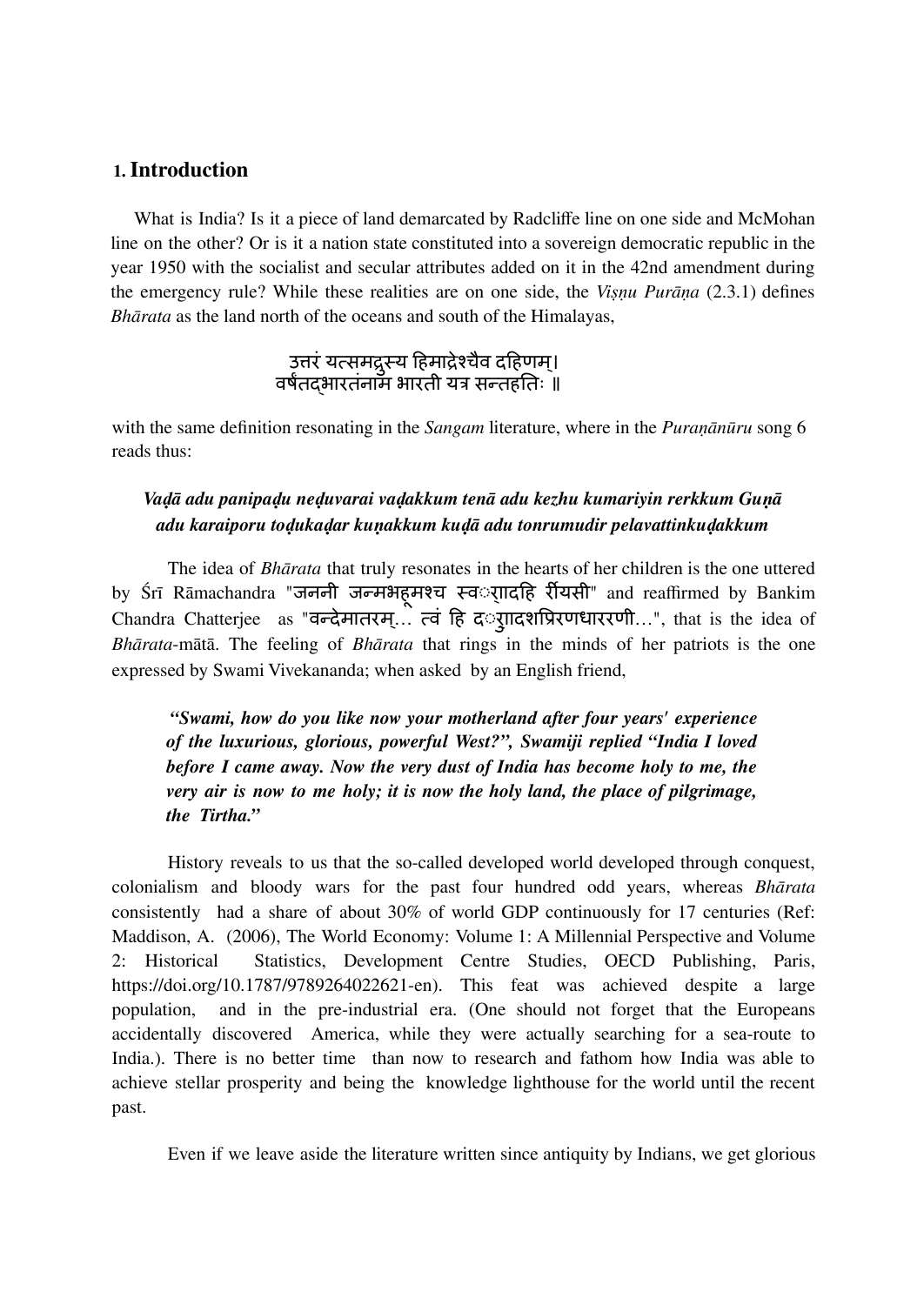accounts of *Bhārata* in copious measure from various foreigners who travelled to this country at various instances in history. Be it the Indica of Megasthenes or the travelogues of Fa Hien (also spelt as Faxien) we are time and again informed how great our motherland was in various

strides. It is difficult to say which field of knowledge *Bhārata* did not contribute to. The whole world looked towards *Bhārata* for education. It was thus said,

*"From Persia to the Chinese Sea, from the icy regions of Siberia to the islands of Java and Borneo, from Oceania to Socotra Bhārata has propagated her beliefs, her tales and her civilisation. She has left indelible imprints on one fourth of the human race in the course of a long succession of centuries. She has the right to reclaim in universal history the rank that ignorance has refused her for a long time and to hold her place amongst the great nations summarising and symbolising the spirit of humanity"*

by Sylvain Levi, a renowned Indologist of yesteryears about *Bhārata* that is India (Ref: Preface of the book "*5*" by U.N. Ghoshal, 1943). *Bhārata* has been contributing in several spheres of knowledge at the global level and it continues to do so in contemporary times as well. Over a period of time there has been substantial change in the world view of *Bhārata* by Bhāratīyās themselves as well as by outsiders. In this era of social media and ever decreasing attention span of our youngsters, it is imperative that we take stock of the narratives with due diligence and strive our best to create maximum awareness of the contributions made by the sons and daughters of this soil. It is indeed very pertinent to reiterate the words of the former president of our nation, Dr. S. Radhakrishnan. He notes the following in "The Report of the University Education Commission (December 1948 – August 1949)":

*"A habitual vision of greatness is the way to cultural growth. Those who have no greatness in themselves-they are the vast majority-should live in the company of the great. Culture is an attitude of mind, an inclination of the spirit and those who yearn for it wish to have a vision of greatness, sit in the presence of nobility, see the highest reach and scope of the spirit of man…. ……If we are to work for a society of human beings, as high as human nature allows, we must start with a vision of great and good men. That should be the centre of all education….."*

Either by design or by default somewhere down the line prior to our political independence in 1947, we seem to have gone astray from the vision of Dr. Radhakrishnan for we are now a witness to wide-spread cultural illiteracy and insensitivity. One of the main reasons for us to witness such a scenario is due to the policies in the educational system at both the State and the Central level which in the garb of secularization have systematically ushered our impressionable minds into the zone of rootlessness and ignorance of the achievements by their very own ancestors.

We are in a precarious situation today that our young students are not even aware of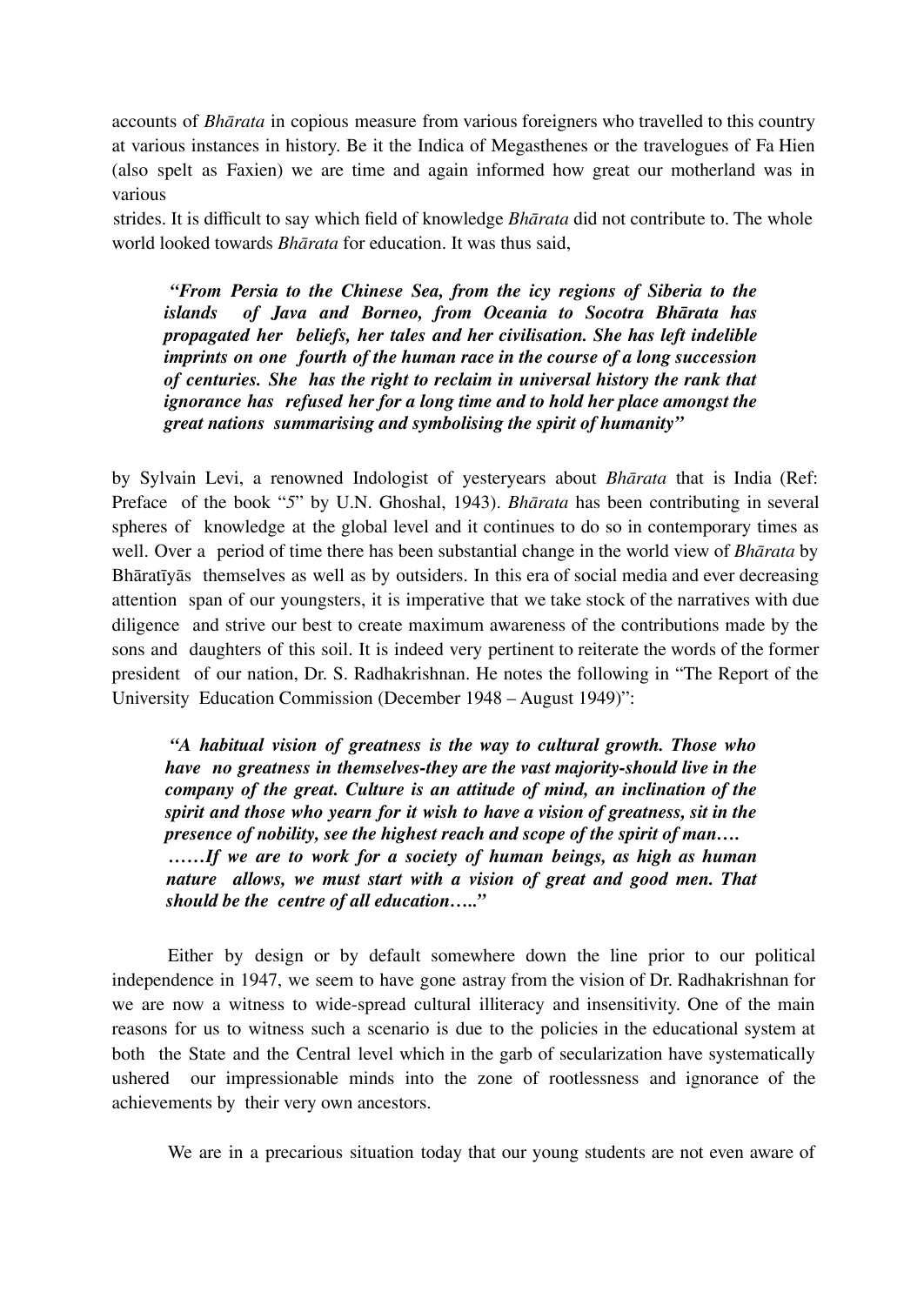what our ancestors have achieved over different millennia in various fields of knowledge, especially with today's technological advancement which enables us to examine available data with much less effort than was required previously. The invaders and colonizers had an agenda with which they continued their association with *Bhārata* but even after getting our political independence, it looks like we are intellectually yet to get liberated for we are unknowingly trapped in a narrative of this digital colony. Our own intellectuals who were supposed to lead the country and make attempts to restore the glory with which *Bhārata* had once shown way to the world, apparently have failed us for they have propagated a partisan and biased narrative which has resulted in the deprivation of information about our own traditional knowledge which is an inherent part of 'Knowledge of India.'

According to the World Intellectual Property Organization, Traditional knowledge is know-how, skills and practices that are developed, sustained and passed on from generation to generation within a community, often forming part of its cultural or spiritual identity. Traditional knowledge about herbal formulations is perhaps one such specialized form within the broad canopy of 'Knowledge of India' and this has extremely wide ranging ramifications as there are international stakeholders attracted to it through intellectual property rights and commercial ventures derived thereof. According to Suneetha Sridharan (Ref: *Journal of Intellectual Property Rights*, 2010, Vol 15, pp 146-150),

*"Essentially, traditional knowledge is information based on common sense and experience passed on from generation to generation which is the result of intimate knowledge of the environment and its impact on the people, flora and fauna as well as their successful existence in a symbiotic relationship. It is the knowledge that helps the community (rather than an individual) to survive in a sustainable manner in a given environment."*

But, according to the same author quoted above, traditional knowledge systems have been largely relegated to the realm of myth and folklore and hence our educational system does not impart such knowledge to our children which ought to have happened in the first place. The lack of such knowledge does not only corrode our cultural roots; it has deleterious economic impacts. According to Dr. V.K. Gupta, the author and architect of *Bhārata*'s one and only much acclaimed Traditional Knowledge Digital Library, by around the year 2001 (Ref: WIPO Magazine June 2011 authored by Dr. V. K. Gupta; https://www.wipo.int/wipo\_magazine/en/2011/03/article\_0002.html),

*"The TKDL expert group estimated that, annually, some 2,000 patents relating to Indian medicinal systems were being erroneously granted by patent offices around the world."*

Imagine the colossal economic loss by ignoring just one of the sub-domains within the broad canopy of 'Knowledge of India'. If only our children are made aware of the treasures, will they be in a position to not just appreciate it, rather derive subsistence from it (from a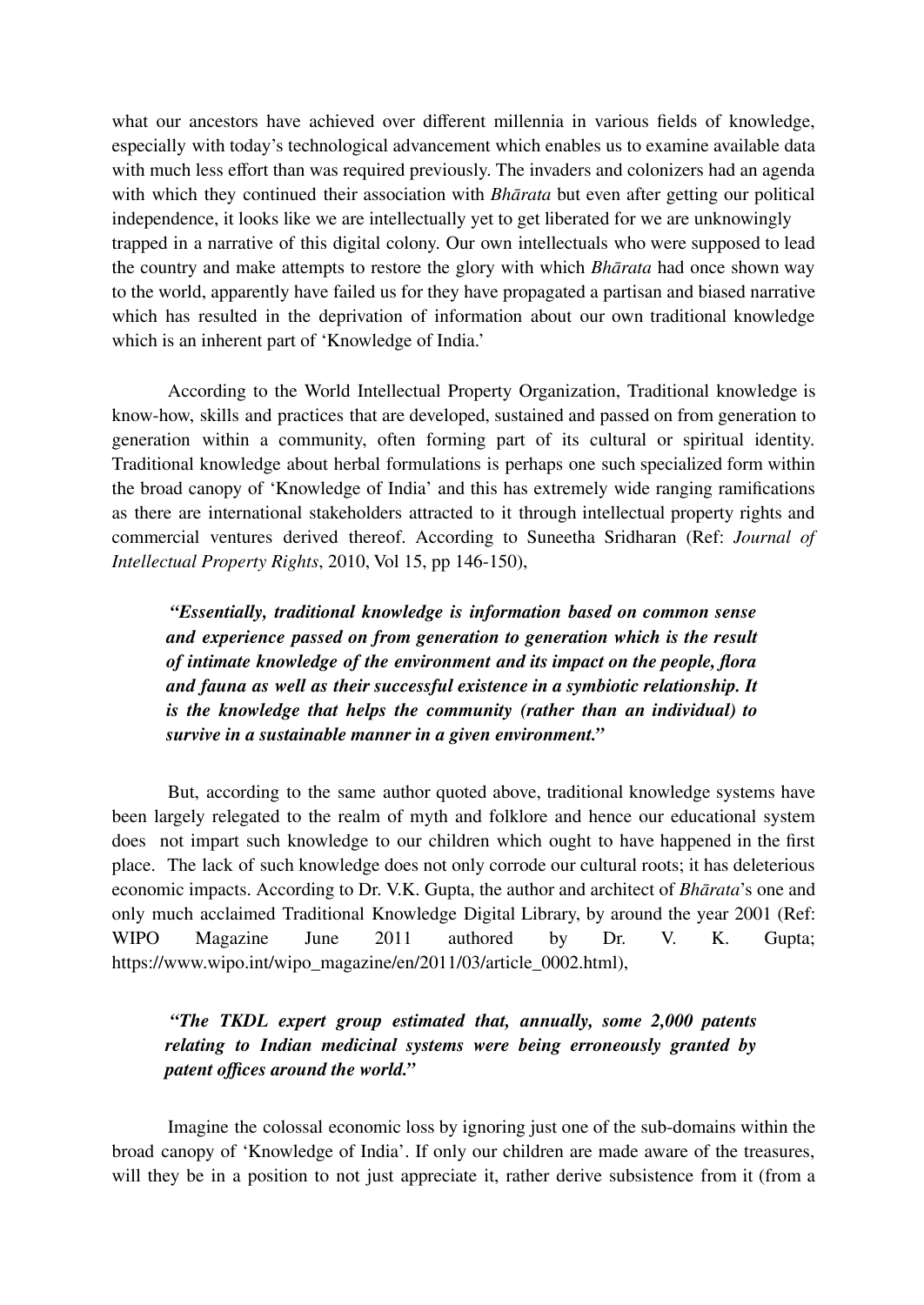utilitarian point of view) and harbour true pride for the country's knowledge heritage.

Rays of hope are imminent in this new educational policy through which we can aim at augmenting and contributing towards enhancing cultural literacy and sensitivity amongst our impressionable minds which was earlier happening in an unorganized manner through informal

settings. Scholastic framework not giving adequate and requisite importance to 3-4 generations of *Bhāratīyās* to the world of 'Knowledge of India' is one such lapse in the past which ought to be set right during this grand opportunity.

#### **a. What is the relevance of the area under discussion to school education?**

According to the Regional Center for Expertise (RCE) on Education for Sustainable Development (Ref: *Innovation in Local and Global Learning Systems for Sustainability: Traditional Knowledge and Biodiversity* – Learning Contributions of the Regional Centres of Expertise on Education for Sustainable Development UNU-IAS, Yokohama, Japan, 2013), it is very important to engage right from elementary school children in imparting awareness and sensitizing them about traditional knowledge and practises which will have far reaching effects. Given this larger perspective, and also the focus of NEP 2020 on Indian Knowledge Systems, it is highly relevant to discuss them in the school education system.

An Individual's first identity is his/her own country to which he/she belongs. Individual is an ambassador for the country. So, it becomes important for an individual to have knowledge about his nation and its knowledge. This is where 'Knowledge of India' will contribute.

As mentioned earlier, other countries are trying to claim patents on the knowledge of herbs etc. to which *Bhārata* has been contributing for several thousands of years. Claiming the patent means strengthening the economy. If 'Knowledge of India' is transferred to the tender in a proper age, it is for sure that they will take it ahead and protect our traditional wisdom and protect the patent. This will lead to the economic development of the state and the country. Furthermore, it is indeed very surprising to note that of the 44.07 lakh manuscripts documented by the National Mission for Manuscripts only 3.3 lakhs of them have been digitized (Ref: https://www.namami.gov.in/performance-summary). This opens up new vistas of exploring traditional knowledge and creation of newer knowledge.

#### **b. Is there any major transition indicated in the NEP 2020?**

NEP 2020 advocates very strongly the inculcation of Indian traditional knowledge within our scholastic framework. In as many as 19 paragraphs the policy document explicitly highlights the importance of Indian knowledge systems. For instance, the para 22.2 in the NEP 2020 document reads:

"Cultural awareness and expression are among the major competencies considered important to develop in children, in order to provide them with a sense of identity, belonging, as well as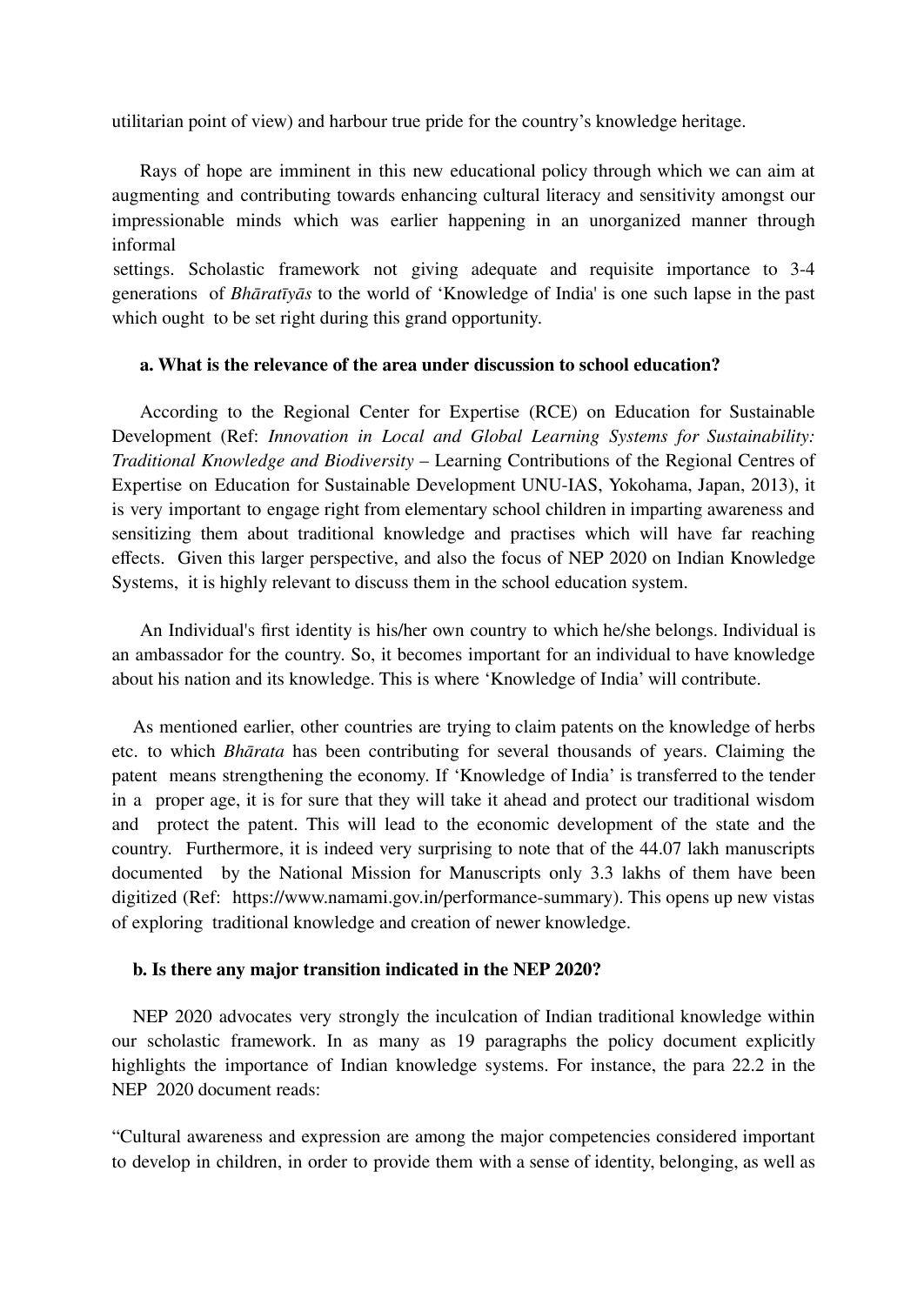an appreciation of other cultures and identities. It is through the development of a strong sense and knowledge of their own cultural history, arts, languages, and traditions that children can build a positive cultural identity and self-esteem."

Hence we see absolutely no transition rather we see this theme very much in alignment with the NEP 2020.

#### **2. Context**

## **a. Status in state – current approach, current status with relevant data could be summarised.**

Ever since 2005, the bygone NCF, the textbooks have undergone substantial changes and effort is vivid. Prior to that, in the late 90s, when there was absolutely no mention of ancient India's contribution in science and technology, we find that revisions post 2005 recognized a few contributions by ancient Indian scientists in fact-boxes. Notwithstanding this revision which in itself represents a marked change in the outlook by the authors, there is a long way to go for realizing the tenets of NEP 2020 particularly with respect to the contents related to 'Knowledge of India'. We are gradually evolving in the right direction as we have come a long way from completely omitting to at least taking cognizance of a few.

The existing textbooks of all subjects from all classes of the Karnataka State were examined by the committee. Furthermore, the DIETs and PUBs were requested to give their specific inputs on the textbooks based on the following format:

| Clas<br>S | Subject | Chapter<br>number/name | Page<br>number | Concept/Information |
|-----------|---------|------------------------|----------------|---------------------|
|           |         |                        |                |                     |

A) Kindly provide us the solicited information in the following format:

B) What additions and/or deletions you suggest to the above table? Kindly accompany your suggestions with accurate reference materials.

There has been an overwhelming response from the DIETs and the PUBs and the committee expresses utmost appreciation and gratitude for the same (All responses are collated in Annexure).

After perusing the responses from the DIETs, PUBs as well as carrying out first hand review of the textbooks particularly from the 'Knowledge of India' perspective, it is observed that:

1) There are mentions of Indian mathematicians and astronomer's names in the textbook like *Āryabhaṭa, Bhāskara* but these are relegated into fact-boxes without giving deeper knowledge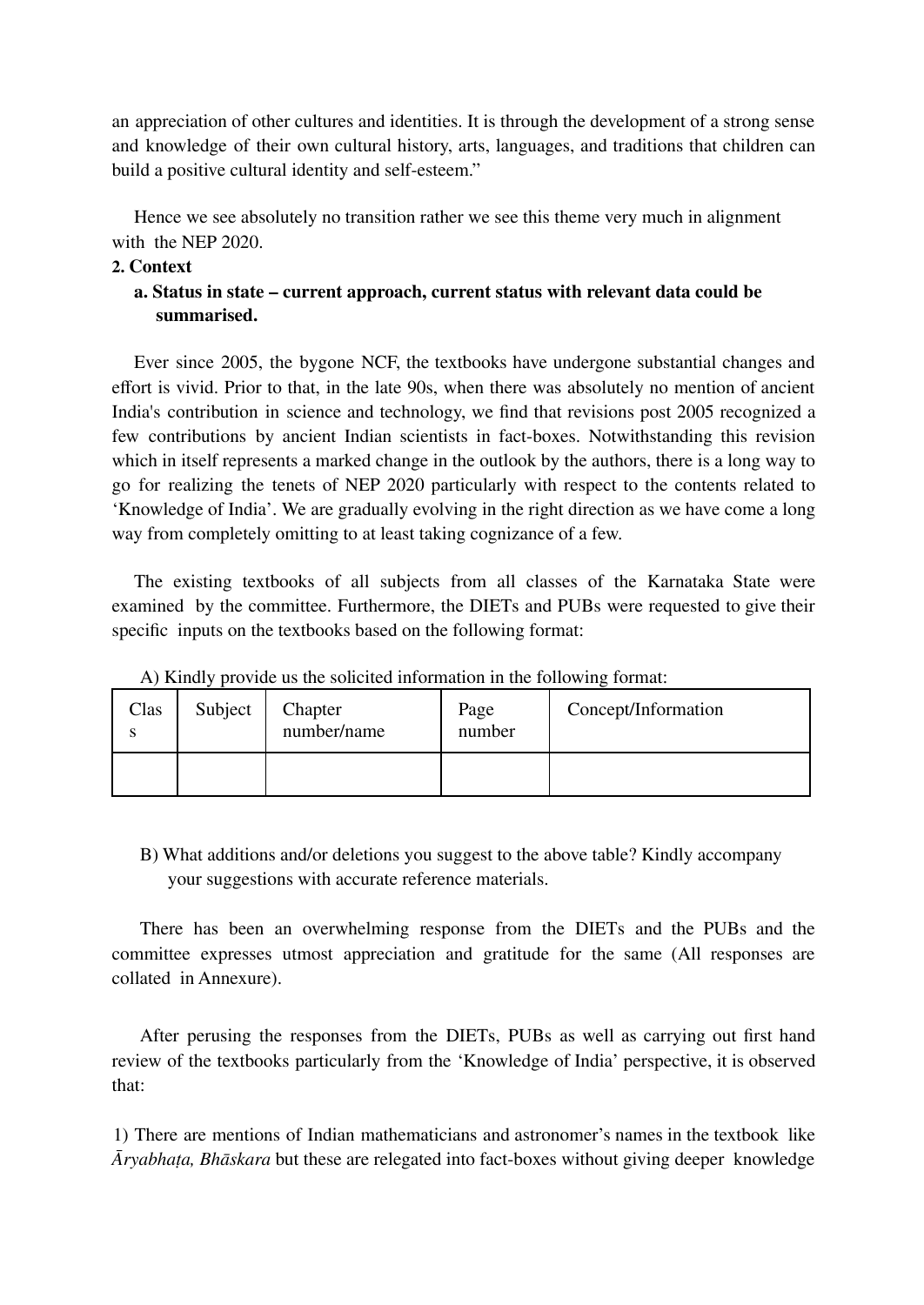about their contributions. For instance, every Kannada student learns about Kannada padas or poems. These poems involve metrical pattern having prosodically short and long time taken for pronunciation and it is in working out the various permutations/combinations of these that the much acclaimed Fibonacci series arises. Making such connections would not only impart to our students the 'Knowledge of India' but also instill in them an inter-disciplinary and cross-disciplinary approach to knowledge acquisition. This will help in their creative endeavour in both their personal and professional life.

2) Even though *Āryabhaṭa* is mentioned in a limited sense, his contribution to math and astronomy and his methods of calculations do not find their place. Similarly, the *kuttaka* algorithm does not find any mention.

3) No attempt has been made to introduce to our students the Indian numeral system that existed in the past and continues to exist even in contemporary times, albeit in a few niche areas. Introducing systems like *Bhūta-saṅkhyā* and *kaṭapayādi-saṅkhyā paddhati* will not only inform our students about our past but will also make them apply these systems in more creative avenues.

4) By and large, the science that we teach or learn today in our country as well as in the States is primarily of European origin. There is absolutely nothing wrong to learn something that originated in a foreign land for we believe in the dictum

"*Ā no bhadrāḥ kratavo yantu viśvataḥ*" meaning "let noble thoughts come to us from all directions."

But somewhere down the line pursuing the western science, we have now come to a situation where the youth of our country have no clue about the scientific achievement of our ancestors. There have been attempts in the past and a few ongoing to actively look for "scientific interpretation" for our rituals and other day to day activities. Notwithstanding the good intention behind such attempts, this subtly reveals the colonized mind-set for subliminally the "western science" is kept on a higher pedestal and we only try to "elevate" ourselves to these scientific truths. This is a double whammy as far as our cultural ethos are concerned for it not only undermines our heritage but also inherently submits to the ill-perceived superiority of the western science.

When scientists like Schrödinger, Heisenberg and a number of others hold the intellectual culture of *Bhārata* in high esteem, we have a section of our peers and so-called intellectuals who have projected an altogether different narrative. This narrative has resulted in eliciting a sense of bemoan in our youngsters as they feel it highly regressive to dwell on our country's intellectual past. Complete delinking of our youngsters from our intellectual and cultural moorings of the past is a dangerous locus and will have sinister outcomes in near future.

5) Somehow the textbooks convey to our students that Indians in the past had some contribution of worth in fields like linguistics and math, but were completely ignorant about science. For instance, when the classification of matter is introduced, there is absolutely no mention of the Indian philosophical systems, especially the *Vaiśeṣika*, which had its own indigenous way of classification, but our students are not at all informed about the same.

6) In social science, there are some vital historical facts pertaining to the 'Knowledge of India' that are completely dropped from the textbooks. For instance, queen *Rudramadevi* is not mentioned at all. Even though she belonged to the *Kākatiya* dynasty and did not come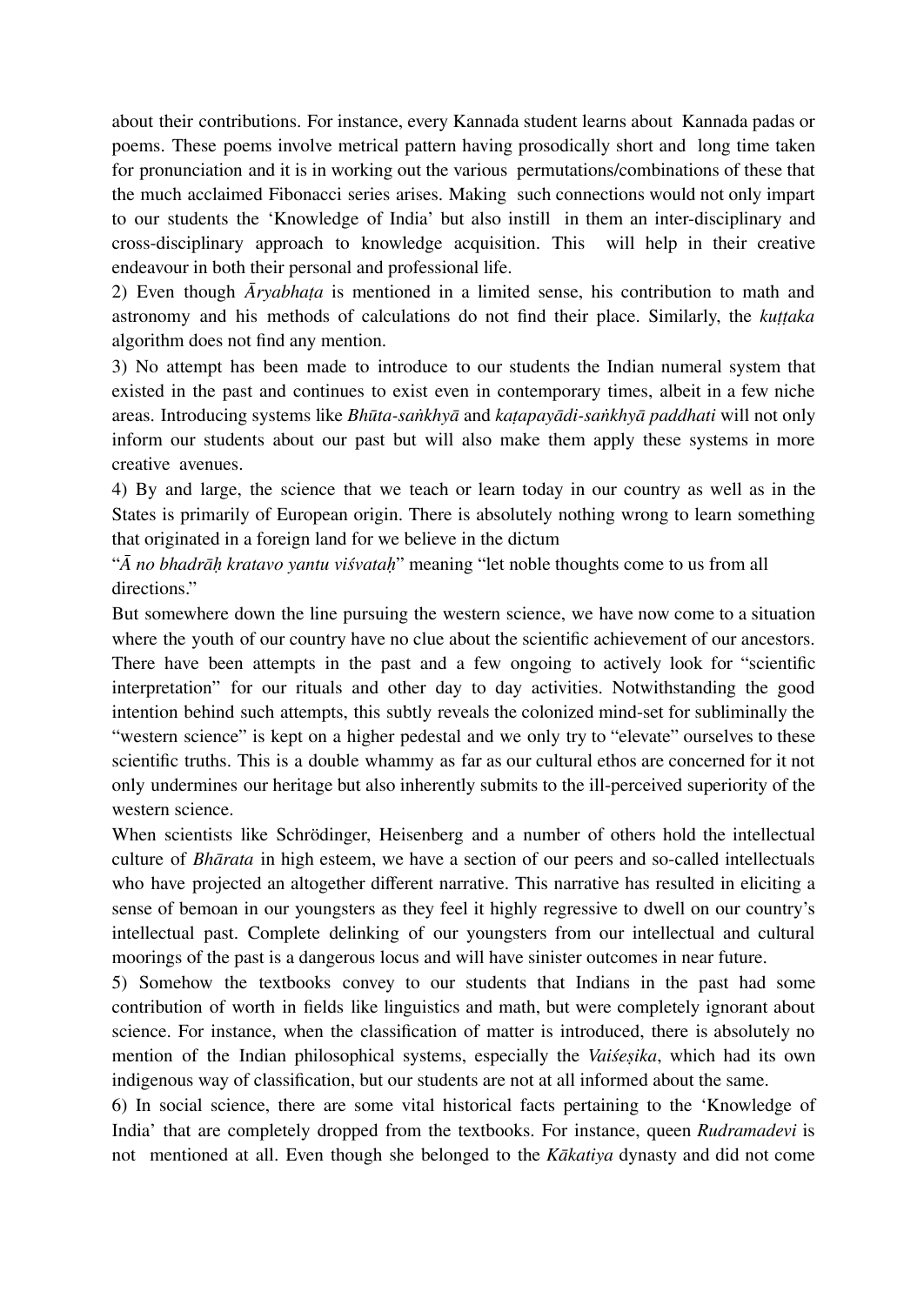from Karnataka, the fact that when she reigned, she was then the lone woman to command from the throne for the longest time in the entire world is not mentioned at all in our textbooks. Similarly, whereas *Rāṇi Abbakka Chautā* (who defeated the Portuguese), *Keḷadi Chennamma* (who sheltered *Śivajī*'s son) find a very brief mention, *Ahilya Bai Holkar* is not introduced to our children. Even in the case of *Rāṇi Abbakka* the language used in the textbook while introducing her is highly inappropriate. Far from kindling any kind of pride in our students about her valour and character, the language leaves the student in a dilemma as the sentences are constructed in a manner that conveys doubt. Whereas the fact that she did not succumb to the tax tyranny is

rightly highlighted, commensurate credit is not given to her which is rightly due when it comes to her valour on the battlefield (Ref; http://ignca.gov.in/PDF\_data/Abbakka\_Rani.pdf); she has not been credited in the textbook and rather it is portrayed as though it was only due to her soldiers that she was able to fight.

Other prominent female warriors who are celebrated in the state of Karnataka for their relentless fight against the Muslim rulers are *Onake Obavva* and queen *Chennabairadevi* who, unfortunately, do not find any place in the state textbooks. *Chennabairadevi* went on to earn a nickname of the 'Reyna de Pimenta' meaning 'the Pepper Queen' from the Portuguese, her arch enemies, owing to her control over a vast region where pepper was grown and hence attacked frequently by the Portuguese for their vested commercial interests (Ref: *The Travels of Pietro Della Valle in India*, Translated to English by Edward Grey; Vol II, Page number 221). All these women played crucial and significant roles in our history but ironically they are not introduced in their full glory to our own children.

- 7) The tone and tenor with which we introduce historical information to our young children will go a long way in informing them about our country's past and thereby will either help in making or breaking a national grand narrative. One case in point is the perspective with which *Belawadi Mallamma* is introduced in the textbooks. Even though the projected facts are historically accurate, nevertheless, it has the risk of creating unwarranted fault lines as the portrayal of the Marathas is far from satisfactory. Domestic skirmishes cannot and should not be white washed in the textbooks for we *Bhāratīyās* carry the unique legacy of not redacting or censoring any portions of our past if they are seen going perpendicular to the prevailing norms. But at the same time we need to keep in mind what kind of interpretation the textbook is imparting and what possible interpretations students might make at such an impressionable age.
- 8) The 5th sustainable development goal of the UN is gender equality which targets to end all forms of discrimination against all women and girls everywhere. The very initial step towards achieving this target is to recognise their contribution in the past towards national development thereby removing the discrimination they face in the historical narrative.
- 9) Several prominent historical figures like *Śivājī*, Ahom kings from Assam, *Mārtāṇḍa Varmā* from (*Tiruvānkūr*) Kerala, Tamil Kings like *Karikāla Cholan* who built the stone dam in Tiruchirappalli that is functional even to this day are not mentioned at all. Even though this historical information is not directly pertaining to the state of Karnataka, they are essential for the students of all states to know as it concerns the pride of our national past.
- 10) From ancient period to modern period it has been noticed that the socio-cultural thread is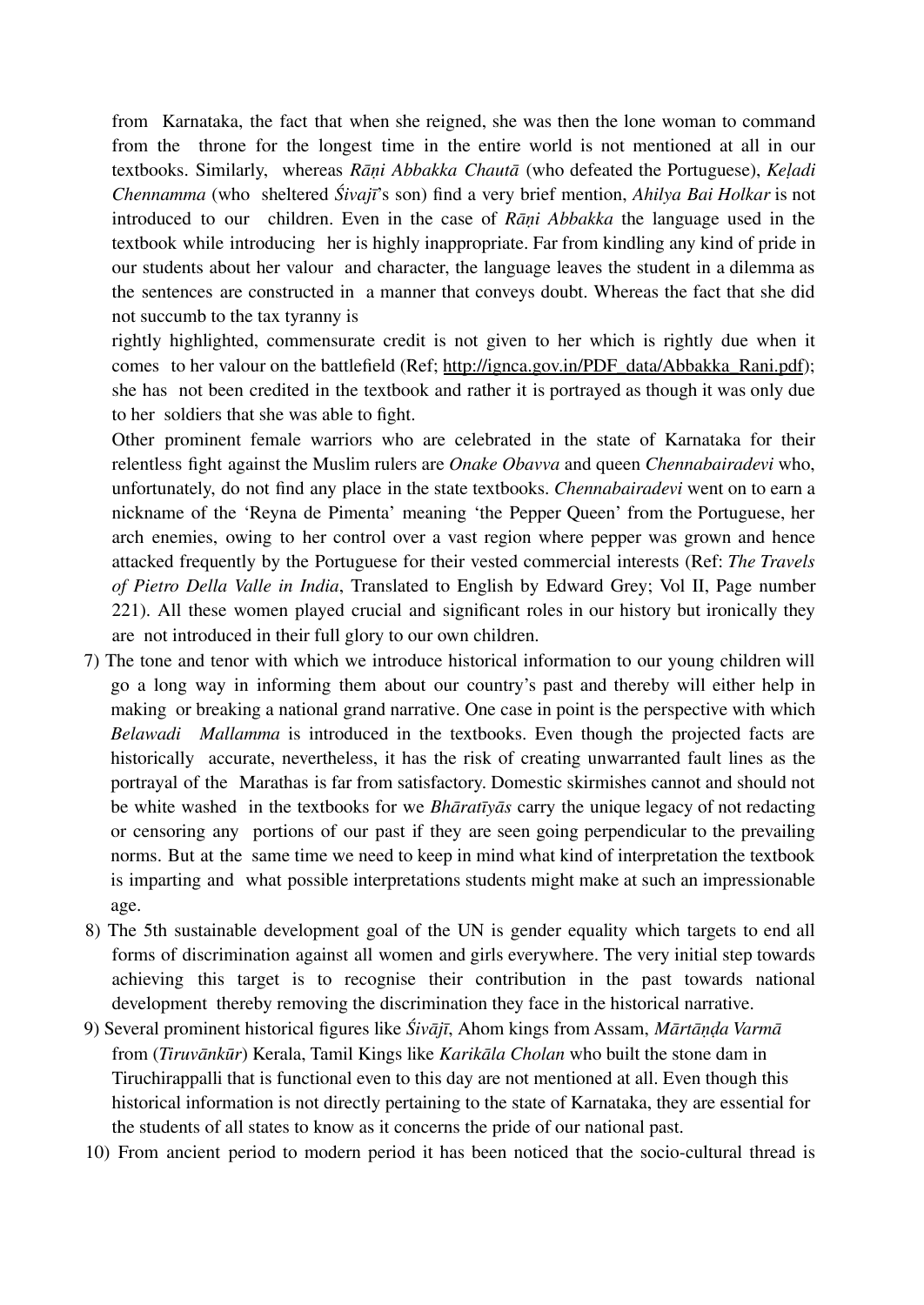missing and the narrations are highlighting the invaders and Europeans. The Indian resistance to invaders and achievements of Indians during the course of Indian history is not given any importance which is verily a part of the 'Knowledge of India'. History is being introduced from the perspective of the invaders and the colonizers.

11) The history of the period 1860 to 1910 is not discussed at all in any form in the textbooks. 12) It has been noticed that *Bhārata*'s culture and its civilization's main accomplishments are not highlighted. *Bhāratīya Dharma Paramparā* is neither introduced in a holistic manner nor projected with the right perspective whereas Christianity and Islam are presented in individual chapters.

- 13) It is very astonishing to note that even in Kannada language there are some golden misses. Works of several prominent litterateurs from Karnataka, the works for which they were awarded, about the awardees do not feature in a commensurate manner in the textbooks. Stalwarts like DV Gundappa, D. R. Bendre and others make a presence in a miniscule manner through just 1 poem in the whole range of classes from 6 to 10. All these stalwarts' works do constitute 'Knowledge of India' which is surprisingly missing from the textbooks.
- 14) Multitasking is one of the buzzwords in the contemporary times and one of the treasures of our country, particularly of the states of Andhra Pradesh and Karnataka is the art of *Avadhāna* which comes in multiple forms like *Aśṭāvadhāna, Śatāvadhāna, Sahasrāvadhāna* etc. This is a rich tradition from the ancient times which continues to be practiced by several scholars and savants of this much celebrated cerebral art. Unfortunately, the state textbooks do not introduce them to our students in the glorious way that this art and the artists truly warrant. *Avadhāna* is an indispensable part of Karnataka's heritage and thereby one of the cornerstones in the domain of 'Knowledge of India' which ought to find its due place in the school textbooks.
- 15) Compared to other subjects, the Kannada subject as introduced in the textbooks for classes 6 to 10 fares better in doing some justice in introducing the 'Knowledge of India' topics pertaining to language, albeit a few miss mentioned above, is indeed appreciated.

#### **b. Any relevant history, any initiatives, etc taken in the state?**

To the best knowledge of this committee, this is the first time when the position paper exclusively on the theme of 'Knowledge of India' is taken up. Hence there is no direct history in terms of position paper. But there have been continuous efforts to revise the textbooks and make them as much error free as possible while making them up to date. In that direction, the committee formed under the chairmanship of Prof. Baragur Ramachadrappa is the most recent one. As per the report of this committee shared to us, there appears to be significant changes in the social science textbooks with very little changes in the math and science portions.

Notwithstanding the claims mentioned in the report, particularly where it is stated that the textbook was revised so as to instill the sense of nationalism in our students right from their very young age, the reality appears to be different. For instance, *Ācāṛya Vidyāraṇya's* name is mentioned in the textbook (class 6-9 social science) but nowhere does his role in transforming *Harihara* and *Bukka* find mention. Given that the *Vijayanagara* kingdom is the pride of Karnataka, accurate narration of its foundational history is not told to our students. One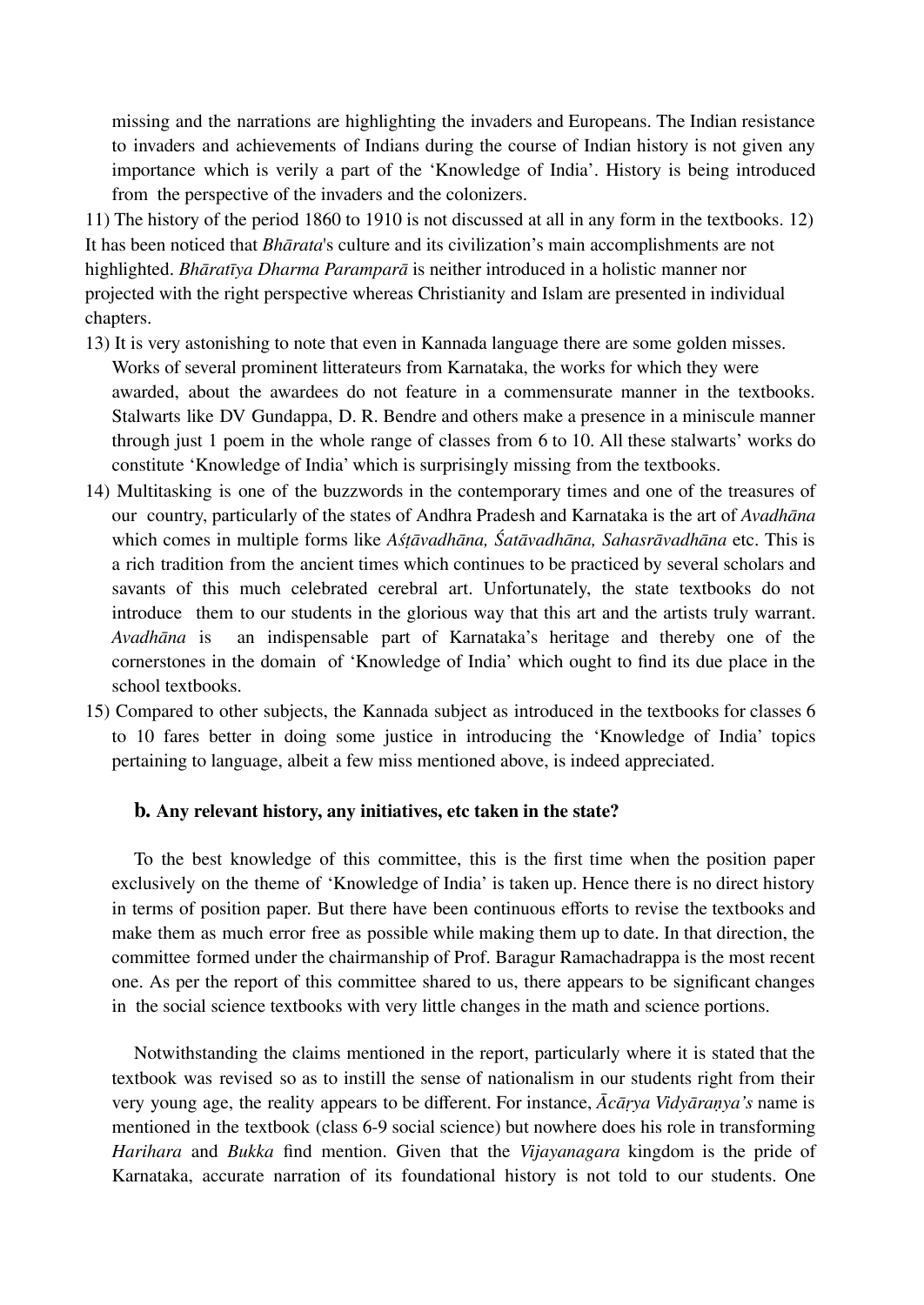wonders how such selective redactions would instill real nationalism in our students.

Even though the revision has happened in the recent past, no effort is seen in the direction to introduce Indian knowledge in science and mathematics besides merely apportioning a few of them as fact-boxes. As mentioned earlier, no attempt has been made to highlight the scientific temper of our ancient and medieval Indians.

#### **3. Concerns, challenges**

#### **a. Are there any specific concerns or challenges related to the focus area in the state?**

Talking of challenges that face us while particularly dealing with the theme of 'Knowledge of India', once again the words of Dr. S. Radhakrishnan come to our mind who said,

*"These victims of the present age of disillusion and defeat tell us that the love of Indian thought is a nationalist foible, if not a pose of the highbrows. It is a bewildering phenomenon that, just when India is ceasing to appear grotesque to Western eyes, she is beginning to appear so to the eyes of some of her own sons. The West tried its best to persuade India that its philosophy is absurd, its art puerile, its poetry uninspired, its religion grotesque and its ethics barbarous. Now that the West is feeling that its judgment is not quite correct, some of us are insisting that it was wholly right. While it is true that it is difficult in an age of reflection to push men back into an earlier stage of culture and save them from the dangers of doubt and the disturbing power of dialectic, we should not forget that we can build better on foundations already laid than by attempting to substitute a completely new structure of morality, of life and of ethics. We cannot cut ourselves off from the springs of our life. Philosophical schemes, unlike geometrical constructions, are the products of life. The heritage of our history is the food that we have to absorb on pain of inanition"*

The above quoted excerpt is from 'Indian Philosophy' which, interestingly, appeared a century ago. It is indeed highly relevant now as it was back then when it was written. The bipartisanship that we face today amidst the 'woke culture' is much more tumultuous now compared to Radhakrishnan's times. For we have a group with critical power who obliterate all acts of evils perpetrated by the invaders and colonizers of *Bhārata* on one hand, and on the other we have a naïve group who think everything was hunky dory in the past and that all cases from the past are straightforward like an open-shut case.

For instance, whereas in several European countries the holocaust denial has been declared a statutory crime (Ref: https://www.europarl.europa.eu/RegData/etudes/BRIE/2021/698043/EPRS\_BRI(2021)69804 3\_EN.pdf) in our country it is almost impossible to have a dispassionate narration about Hindu genocides that have happened in various centuries. Passions get stoked from both sides and result in only emanating scalding heat than any illuminating light.

This is the reason why topics in the 'Knowledge of India' theme, their depth of coverage and the orientation with which they are covered, if any, currently in the textbooks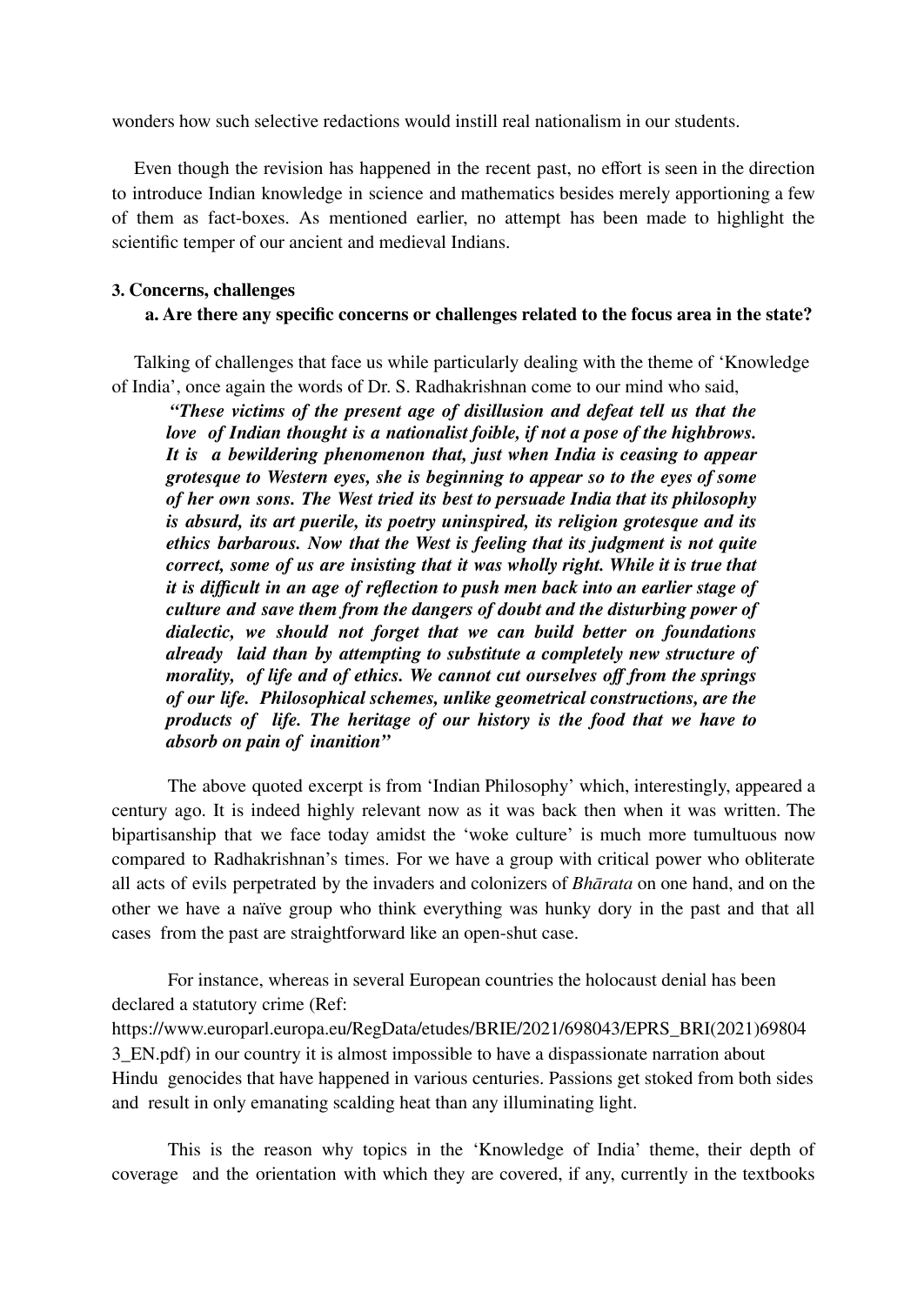become major concerns. Because merely stating unsubstantiated rhetoric and at the same time relegating some of the vital facets of the 'Knowledge of India' content to an obscure 'fact-box' are both equally detrimental leading to an intellectually stunted populace. Instilling real pride in our country's contribution is very different from sloganeering or propaganda or at best tokenism which are some major concerns and challenges when it comes to imparting 'Knowledge of India' related topics.

We face yet another mammoth challenge in introducing 'Knowledge of India' to our children through the textbooks. As an analogy, permit a brief digression. An Indian Industrial Commission was formed under the presidency of T.H.E Holland in 1916 and Pandit Madan Mohan Malviya was one of its members. The committee tabled its report in 1918 along with an independent note of rebuttal penned by Malviya ji. Whereas the committee's primary demand was the establishment of a department of Industries at both the provincial and imperial level, in the modus operandi the scientific and industrial heritage of the civilizational nation suffered collateral damage. The report left no stone unturned while belittling colonial *Bhārata*. Malviya ji, showed the white elephant in the room to the committee as well as the higher authorities by way of penning a strong note which served as a fact check for the observations in the report regarding the poor state of the Indian industries. Malviya ji's rebuttal in a nutshell was that if the committee found the Indian Industries in poor condition, it was the direct consequence of the British policies and hence if anyone has to be blamed it is the colonial masters.

Having vociferously admitted the grave lapses in the existing textbook particularly from the 'Knowledge of India' point of view, it is an obvious outcome that good teachers qualified in the Indian knowledge system and that too with neutral outlook sans any propaganda in the substratum would not have been produced from such a scholastic system and textbooks. Much like how Malviya ji found it illogical the Industrial Commission members lamenting on the dismal state of the then Indian industries having not provided the necessary and sufficient eco-system for them to survive on the first place, expecting ready-to-teach teachers on topics like Indian Knowledge System is equally illogical. Abject paucity of trained personnel for teaching 'Knowledge of India' is hence a formidable challenge.

Whenever there is a religious aspect involved in a concept it may create controversy. For instance - When we discuss the history of our *śāstrās* like *Āyurveda*, *Arthaśāstra* etc., it begins with *Brahma*, *Śiva, Bṛhaspati* and *Indra*. Though they are considered as scholars, they are also Devas in our tradition. This is a challenge to introduce such topics which are vital from the 'Knowledge of India' perspective. On a similar vein, with abject ignorance of the *Saṁskṛta* language amongst the general populace, introduction of Indian knowledge without resorting to and citing *Saṁskṛta* sources and scholarly works is another major challenge.

#### **b. What are the limitations within which the state will have to work?**

While reviewing the Kannada novel Avarana by Dr. S. L. Byrappa, the reviewer writes thus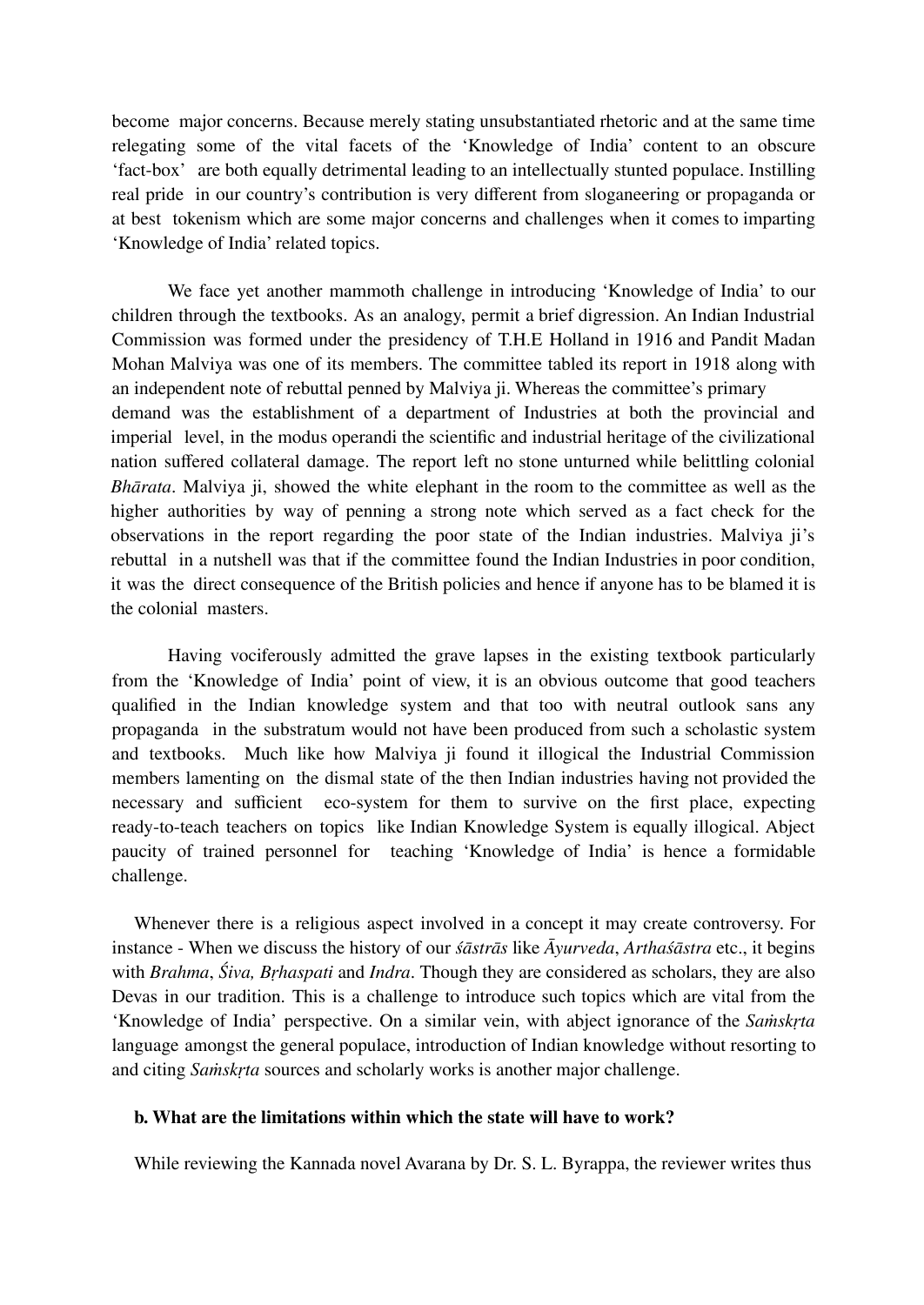(Ref: https://frontline.thehindu.com/other/article30192910.ece):

#### *"IDEAS and ideologies, especially those that are rooted in false consciousness and amount to little more than a concoction of grains of half truths and mountains of lies, need to reinvent themselves periodically if they are to retain their appeal."*

Many such ideas are inevitably intertwined with the 'Knowledge of India.' Hence presenting the details of 'Knowledge of India' eschewing such ideas is truly a challenge and this poses a serious limitation within which the state has to work. For instance, while highlighting the major achievements in architecture, the *Devālayas* (temples) at Hampi serve as the hallmark for stupendous craftsmanship coupled with sublime aesthetics and planning. However, their contemporary state of existence is such that they are referred to as 'ruins.' What led the erstwhile paragons of splendid architecture to dilapidated shackles is a matter of history and delving into its details has always aroused passions from multiple sides. Historical truth suffers the collateral damage and gets marooned in such long winding debates and discussion. Coming out of such traps and presenting the 'Knowledge of India' is, as said before, a grand challenge. Dr. S. L. Bhyrappa, an iconic scholar and novelist from Karnataka offers a solution to mitigate such limitations. In his words,

*"We cannot truly comprehend our own selves or the history of our nation or, indeed, the history of the entire world, unless we unshackle ourselves from the bonds of false knowledge, desire and action, and elevate the intellect to a state of detached observation."*

Other than the aforementioned limitation, there exists none else for introducing the topics from 'Knowledge of India'.

#### **4. Way forward:**

The history of any field must be revisited at least every fifty years since new knowledge and better access to information might offer newer and better insights into the past and thereby provide a grander vision for the future. Most of the time, history becomes limited to political history, of kings and battles, dates and events etc., while economic history, history of the origin and propagation of ideas are often relegated to oblivion. Every nation/civilization goes through phases of prosperity and penury, superiority complex and inferiority complex. For the past 300-odd years Western Europe; thanks to colonization, "age of enlightenment" and industrial revolution, has become dominant in the spheres of military, economic and intellectual prowess.

Although this is waning slowly, the dominant narrative subconsciously drilled into the minds of the colonized is that all 'useful' knowledge comes from the West; and in the rare case that it comes from elsewhere, that has also got to be endorsed by the West. Although more research is needed in order to confirm, slowly the facts are coming to light that a majority of claims of 'Greek' science is based on scanty, and many times, fudged evidence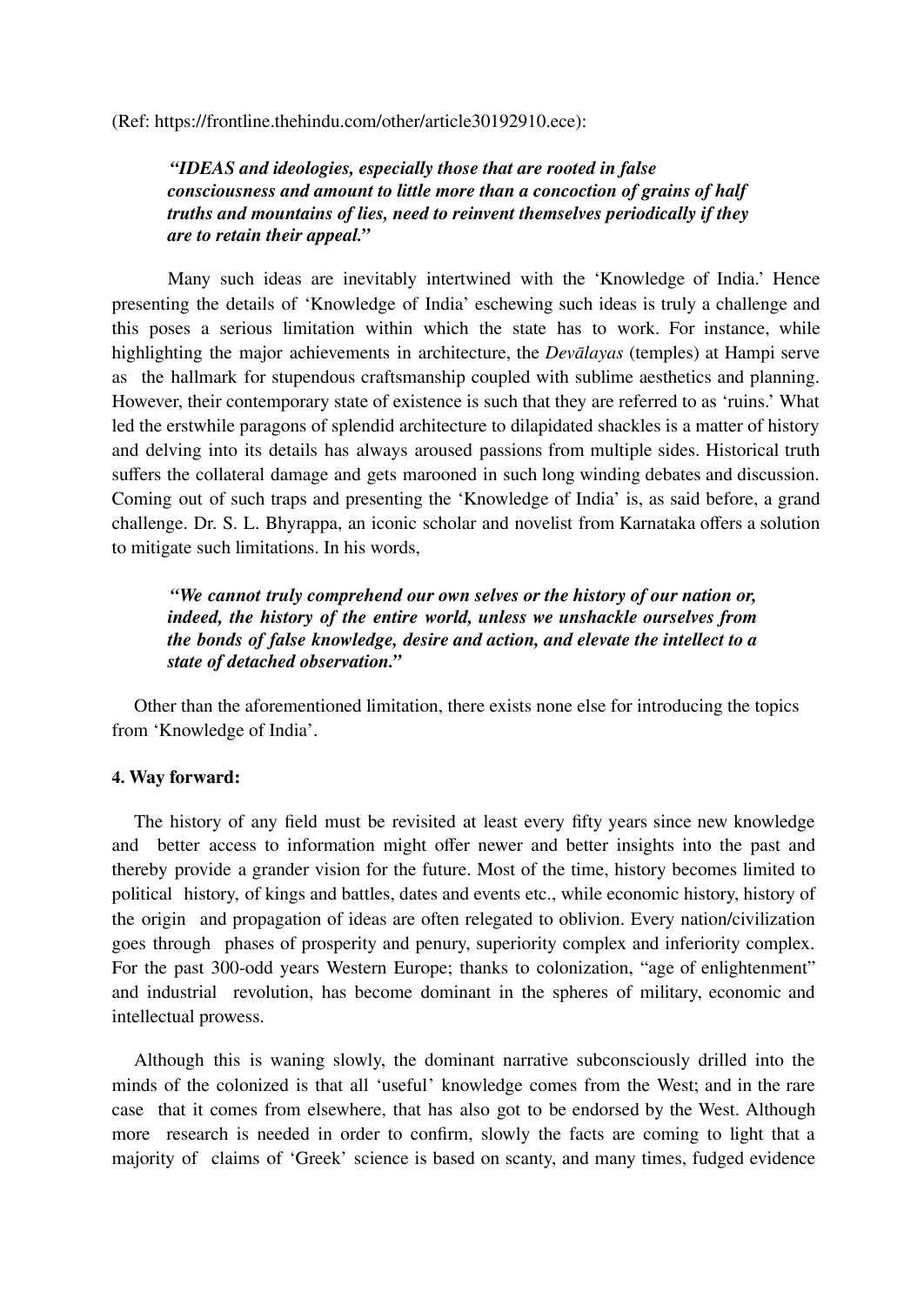(Ref: C. K. Raju's critique of Greek Mathematics and R. R. Newton's book titled "The Crimes of Claudius Ptolemy"). It might well be the case that this was the result of the then Europeans' inferiority complex as they were struggling to come out of the famous "Dark ages".

While there is hardly any evidence for an apple actually falling on Newton's head or Archimedes realizing buoyancy when in the bathtub, such stories are famous and widely told and retold. On the other hand, India which has withstood nearly two millennia of invasions of various kinds has thousands of real stories still waiting to be told.

Way forward, it is envisaged that the approach to widening the horizons of our student's knowledge will assume a multi-pronged approach where ideas from apparently diverse domains will be introduced not just in the form of ready information to be consumed by the impressionable minds but to make them participate equally in the process of knowledge creation. Even for a topic like 'Knowledge of India', mere cataloging of past achievements and showcasing them in the textbook is not a sustainable goal for such a process would merely be a step in creating a bookish replica of a museum where the fossilized past is for mere display.

Towards this end, the way forward is to introduce 'Knowledge of India' with the following dimensions as shown in the figure below:



● **Multidisciplinary**: With the ever-increasing body of knowledge, it is becoming increasingly difficult for a person involved in one discipline to gain knowledge and be updated about another discipline. The problem is exacerbated with the common perception that education is just a means to secure a job for livelihood. This has led to the end result being that humanities people struggle to employ a set of logical steps to arrive at a conclusion based on the given evidence on the one hand, while on the other hand STEM (Science, Technology, Engineering and Mathematics) graduates are not at all exposed to art appreciation in sculpture, music, dance and painting. As the saying goes in Indian parlance, "एकं शास्त्रम ् अधीयानो न गच्छेत्शास्त्रननर्यण म" $\odot$  (a person studying just one discipline may not acquire mastery over it). As the NEP-2020 document has rightly identified the need for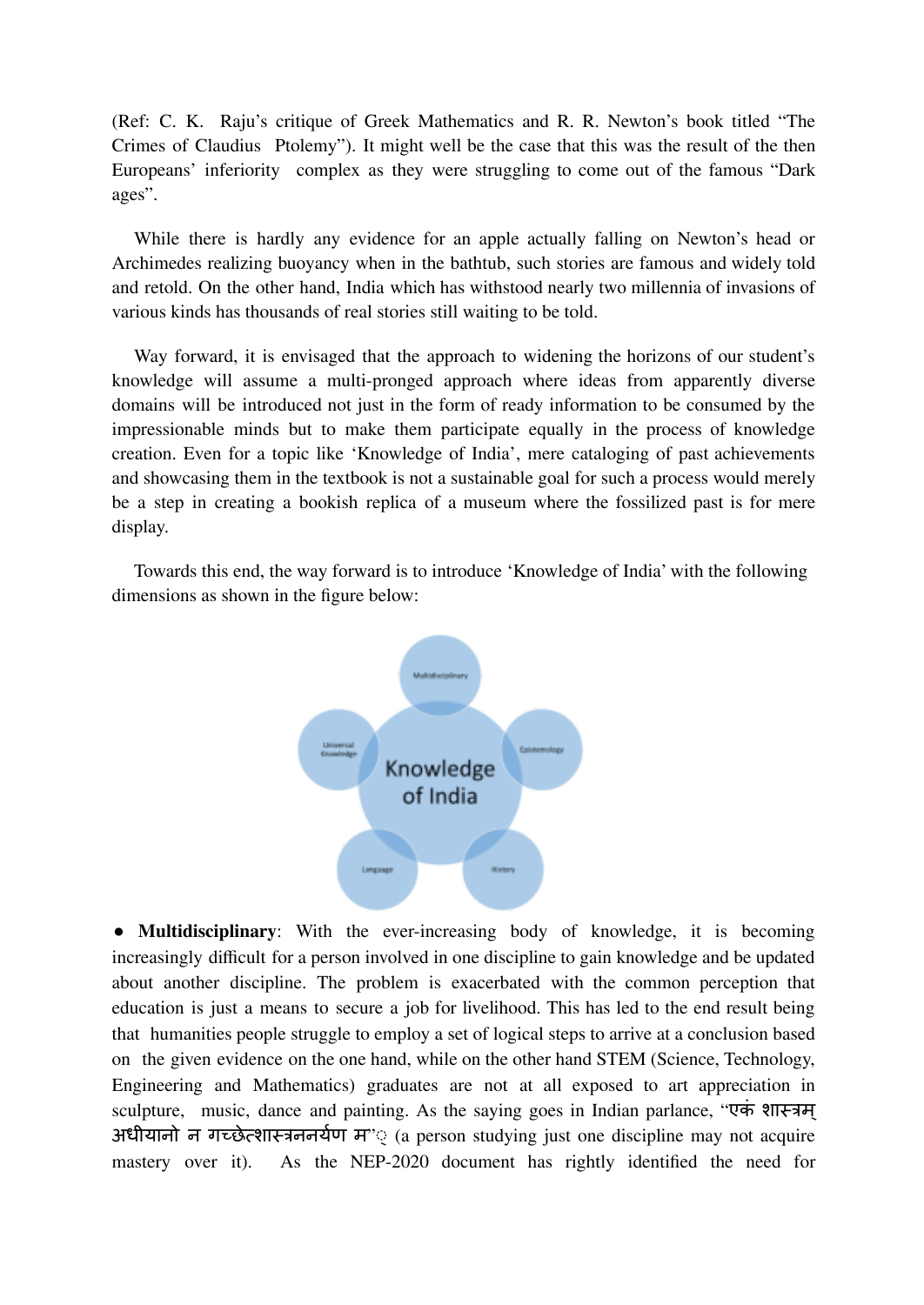multi-disciplinary education, the same needs to be implemented at all stages. Particularly for 'Knowledge of India' this is very important because a strict line of demarcation cannot be drawn between different disciplines. For instance, while studying the Bidri metal works from the northern parts of Karnataka, a student needs to be aware of not only metallurgy and chemistry but also a little bit about history and archaeology as well. Knowledge about the trade, commerce, language and epigraphy will be an added advantage to get a complete picture of the Bidri metal wares.

Another very pertinent example is that of poetic meters. Poetry as such is a lucid medium that our students encounter right from their start of the school years. *Bhāratīya* poetry combines not only the lyrical magic but also fundamentals of combinatorics. It is indeed a matter of fact that most of the knowledge treasures are encapsulated in a poetic form getting disseminated from one generation to the next ably safeguarded by the tenets of metrical nuances. Unless one has a multidisciplinary understanding of things, experiencing both the beauty of poetry (*Saṁskṛta* or Kannada) and appreciating the manifestation of the binary number system would not at all be possible.

● **Language**: *Bhārata* is home to thousands of languages and thereby we are also losing our languages very fast as the disastrous effects of perceived standardization of a single language. In the land of thousands of languages, at least three languages must be taught – the regional language, English and another *Bhāratīya* language, preferably *Saṁskṛta*. *Saṁskṛta* is the language in which the overwhelming majority of Indian knowledge is available, and in addition, a basic knowledge of *Saṁskṛta* will equip the students to pick up any other language, including foreign languages. Interestingly, Oswald Ducrot and Tzvetan Todorov had the following to say about the great grammatical treatise of *Saṁskṛta* authored by Panini in their Encyclopedic Dictionary of the Sciences of Language:

## *"The first text on linguistics available to us is the Saṁskṛta grammar of Panini. As irony would have it, this book, perhaps the first scientific work in western history, remains without equal in its field even today."*

Hence making this scientific knowledge accessible to all and sundry will go a long way in imparting 'Knowledge of India' to our populace. None other than Pt. Jawaharlal Nehru while laying down guidelines for Independent *Bhārata*, said (Ref: "An Anthology on Aspects of Indian Culture by Dr. V. Raghavan; Published by Dr. V. Raghavan Centre for Performing Arts Chennai, 2002, pp 503),

*"I would personally like as many Indians as possible to know Saṁskṛta, which is the very basis of our culture. I see no difficulty about all this. The more languages one knows, the more one knows one's own language. Where is the element of force about this? If we ask a child to learn arithmetic or geometry, is it force?..If asked what is the greatest treasure which India possesses and what is her finest heritage, I would answer unhesitatingly-it is the Saṁskṛta language and literature and all that it contains. This is a magnificent inheritance, and so long as this endures and influences the life of the people, so long the basic genius of India will continue"*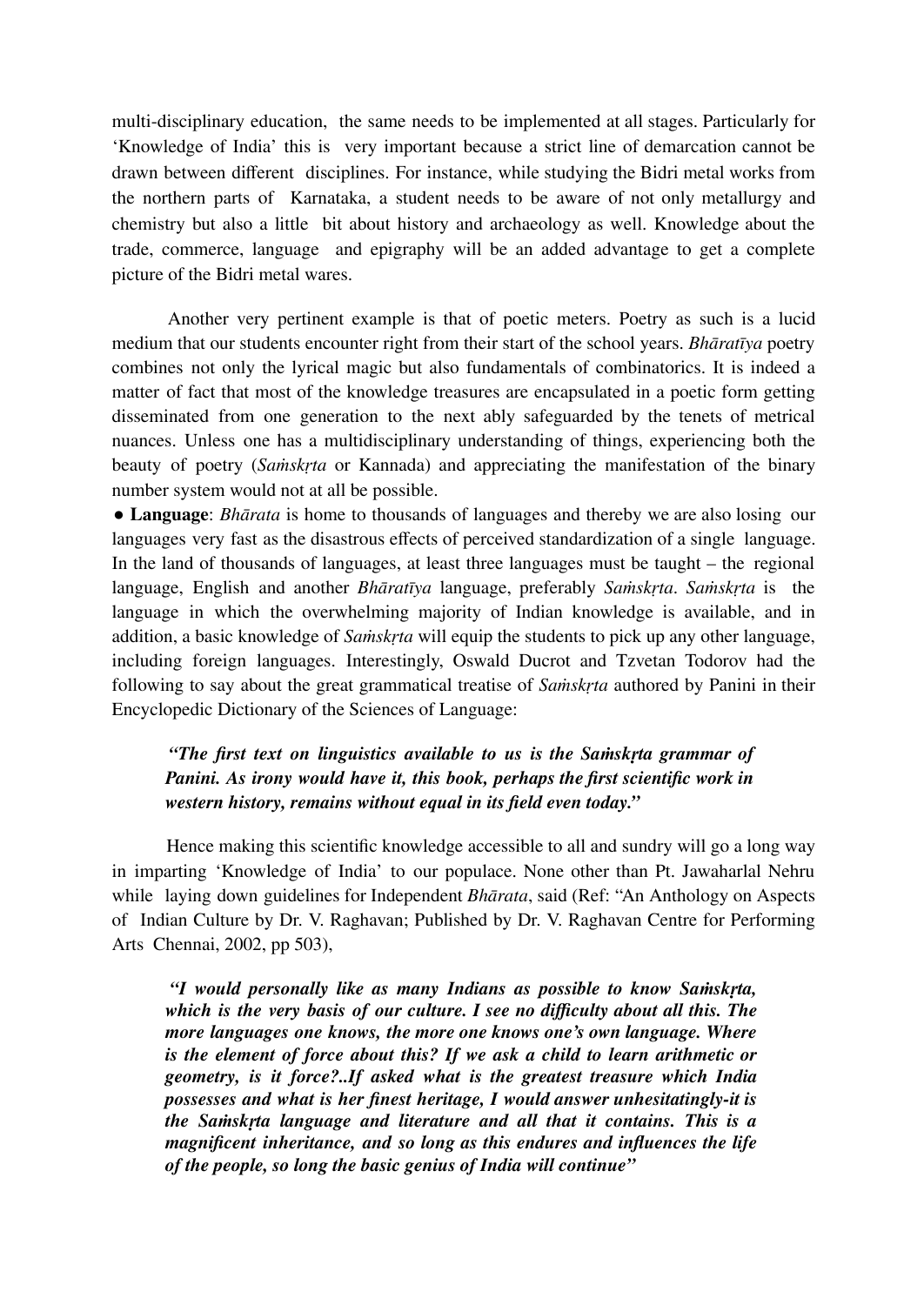Study of a fourth language, preferably another *Bhāratīya* language (students in North India can learn a South Indian language and those in South India can learn a North Indian language), wherever feasible or as an elective is recommended.

● **Epistemology**: A solid foundation of how new knowledge is created and how knowledge evolves over time needs to be presented. Most often, in schools, knowledge is presented as some information which is meant only for consumption. Going forward, more emphasis should be placed on 'History of Ideas' and accurately present how ideas (both good and bad) were generated, how they were verified and came to be recognized as valid knowledge. These are of paramount importance in shaping up the cognitive trajectory of a curious mind and they have far reaching consequences in enhanced learning in other disciplines as well. In the words of the French philosopher, Michel Foucault, in his work titled, "The Archaeology of Knowledge and The Discourse on Language" defines the history of ideas as,

*"the discipline of beginnings and ends, the description of obscure continuities and returns, the reconstitution of developments in the linear form of history. But it can also, by that very fact, describe, from one domain to another, the*

*whole interplay of exchanges and intermediaries: it shows how scientific knowledge is diffused, gives rise to philosophical concepts, and takes form perhaps in literary works; it shows how problems, notions, themes may emigrate from the philosophical field where they were formulated to scientific or political discourses; it relates work with institutions, social customs or behaviour, techniques, and unrecorded needs and practices; it tries to revive the most elaborate forms of discourse in the concrete landscape, in the midst of the growth and development that witnessed their birth."*

● **History, Art and Aesthetics:** For a nation that has been colonized for nearly a thousand years it is only in the recent past that she is awakening to the concept of decoloniality. Therefore, a keen study of her history becomes very essential with a deep desire to know the truth. But, unfortunately for the past few decades, only a certain biased view of history has been propagated in the country. Hence, the history content in the school textbooks must be such that it must ignite interest in the students to know the truth about the past, based on the available evidence keeping aside one's personal biases and prejudices; and not just a dry listing of dates and events like the Regulating Act was introduced in 1773 and the Pitts India Act in 1784.

Talking about art and aesthetics, it is indeed a no brainer that *Bhāratīya* art excelled and in its heyday, attracted attention from all and sundry around the world. But moving forward, there is a dire need to both recognize and fill the paucity of original research and common knowledge about *Bhāratīya* culture spreading in the far eastern countries. Whereas there are tons of scholarship from various ideologies invested in studying how the Britishers colonized us, similar breadth is conspicuously lacking in studying the impact of *Bhāratīya* kings in the far eastern countries. Questions like how the culture got spread in such far lands?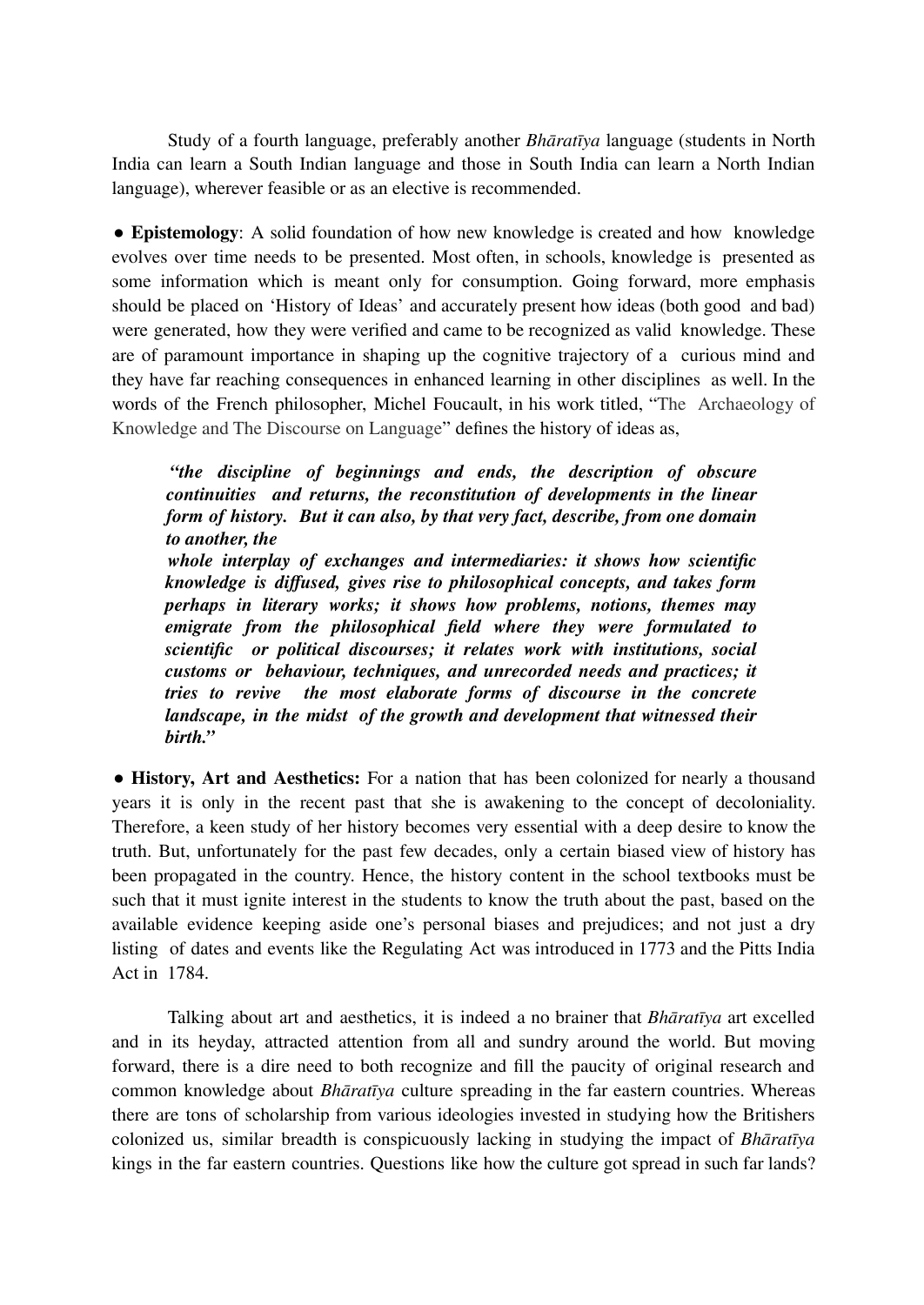Was it through sword or through congenial settlements? How the foreign policies of these far eastern countries function in the contemporary times with *Bhārata* and how much of the past informs, influences these policies? In order to address such questions, we need to prepare our students right from their early days to think in such directions.

● **Integrated Curriculum**: Although the 'Knowledge of India' is now introduced as a separate position paper, we envision a future where the good contributions of all civilizations will be studied and acknowledged and the not so good ideas coming out of different civilizations will be taken as warnings in the main body of the textbooks themselves; so that 'Knowledge of India' will be well integrated into the curriculum, with Indian knowledge being restored its rightful place.

By introducing various facets of 'Knowledge of India', by drawing from her rich past as well as present, taking inspiration from the diversity that thrives and prospers in this country is the way forward to create a well-informed populace who will go on to not just make their life proud but also our nation successful.

Another important feature while chalking the way forward is to involve people beyond the schools, namely the parents, the local community and the society in imparting knowledge to the students. For a very long time in India, till the arrival of the British, the school education was never centrally controlled. Schools used to be conducted in *Devālaya* premises or in the

courtyards *(tinnai)* of influential people, and subjects such as arithmetic and language which had immediate practical value to everyone was taught to all. Dharampal has found out from British records itself that no discrimination based on caste was made, and also the number of schools in a small village in India easily outnumbered the total number of schools in all of the United Kingdom (Ref: Dharampal's The Beautiful Tree: Vol III Indigenous Indian Education in the Eighteenth Century, first published by Impex India in July 1971 Reprinted in July 1983 by Academy of Gandhian Studies, Hyderabad). Given this background, the *Devālaya* premises could serve as a great centre of education for multiple disciplines ranging from art, sculpture, architecture to cultural practices.

In the context of the current sorry state of the existing textbooks with respect to the Knowledge of India, the role of families becomes primordial in preserving and propagating the knowledge of India. If some small aspects of Indian culture are still surviving in spite of the school environment, the family needs to be given the credit it deserves. We must also be especially aware given that a few sections of the society are hell bent on destroying the institution of marriage, and thereby breakdown the family. With this background, an active discussion and debate must be encouraged on the correlation between the economy of a nation and its family and societal structure.

It is especially a grave tragedy that as a nation, we are not man enough to face the truth in the eye. One wonders if Gandhiji's ahimsa has been misunderstood as cowardice from seeking and speaking the truth. Therefore, events such as the genocide of the Malabar Hindus (referred to as the Moplah riots), the genocide of Maharashtrian brahmins, the genocide and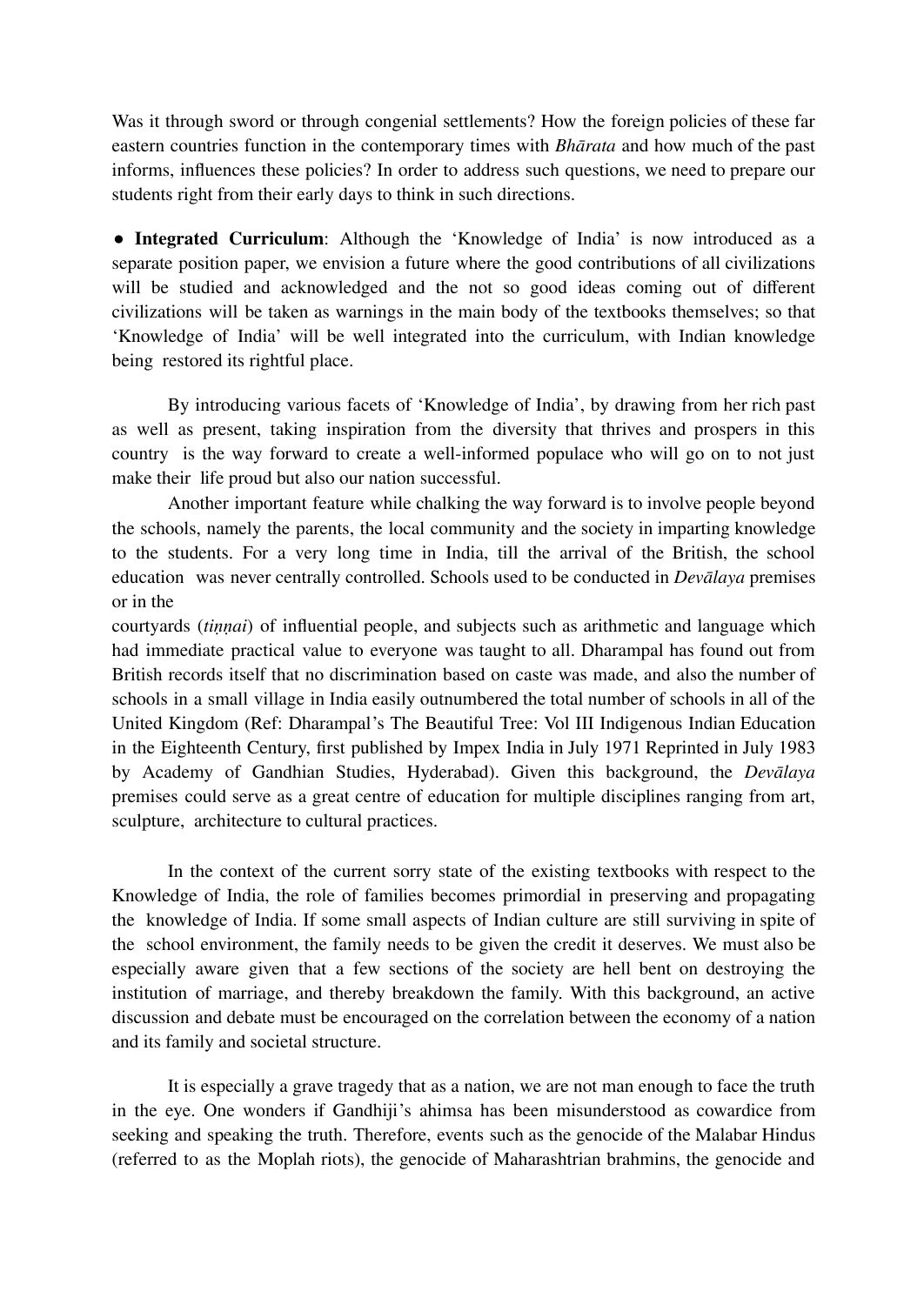exodus of Kashmiri Hindus and many others have not made it to the textbooks as a part of the mainstream history or political science and has been relegated to be learnt from local communities. It must be reiterated in explicit terms that reminiscing these events as a fact of history should not be construed as provoking a section of our society to get on to any offensive or defensive mode. The purpose is neither to stoke communal passions nor to feed the rancour. The whole purpose is to learn from history through local communities because such events have never been a part of regular scholastic media.

#### **5. Recommendations**:

## **a. What can be done at the level of the system, schools, teachers, community, textbooks, etc? What are the changes required – in culture, in processes, etc?**

Having studied the existing textbooks, the response from the DIETs and PUBs response to our questionnaire, we recommend the following for imparting 'Knowledge of India' topics to school students.

1. Under the modified scholastic structure enshrined in the NEP 2020 of 5+3+3+4, the topics of 'Knowledge of India' should be taught in a hybrid mode. For the 5+3+3 stages, the 'Knowledge of India' must be integrated profusely and holistically with the existing curriculum and framework and for the 4th stage, the 'Knowledge of India' must be introduced as a separate subject. Taking cue from the results of the KTPI rolled out by the CBSE, it is hereby

recommended that the 'Knowledge of India' should not merely be given as an elective, rather it should be made compulsory. Sufficient modules on 'Knowledge of India' should be created to cater to different academic disciplines so that the students taking non-science subjects like Economics will also get to study 'Knowledge of India' related topics of their chosen discipline.

**During stage – 1** It is recommended to teach children the words in *Saṁskṛta* which will help them in deeper understanding of the concepts of 'Knowledge of India' in future. Some examples of areas from which the words can be picked up and taught are animals, birds, flowers, professions, verbs, family etc. This can be presented as books with attractive pictures and educational cards, charts or any other appealing visual media.

**During Stage 2 & 3** – During these stages the concept of 'Knowledge of India' can be the part of existing textbooks. This will help the students in connecting the topics with the modern day subjects and also will help in generating interest towards studying the 'Knowledge of India' in more detail and in depth. Some recommendations are as follows:

**In Economics –** The concepts related to economics from the texts like *Arthaśāstra, Mahābhārata (Śāntiparva), Rāmāyaṇa (Kaccit-sarga)* etc. can be included, Treasury, sources of revenue, accounts and audit in ancient *Bhārata* **In civics** – Selected concepts from *Adhyakṣapracāra* and *Dharmasthiya* of *Arthaśāstra* can be added in this course.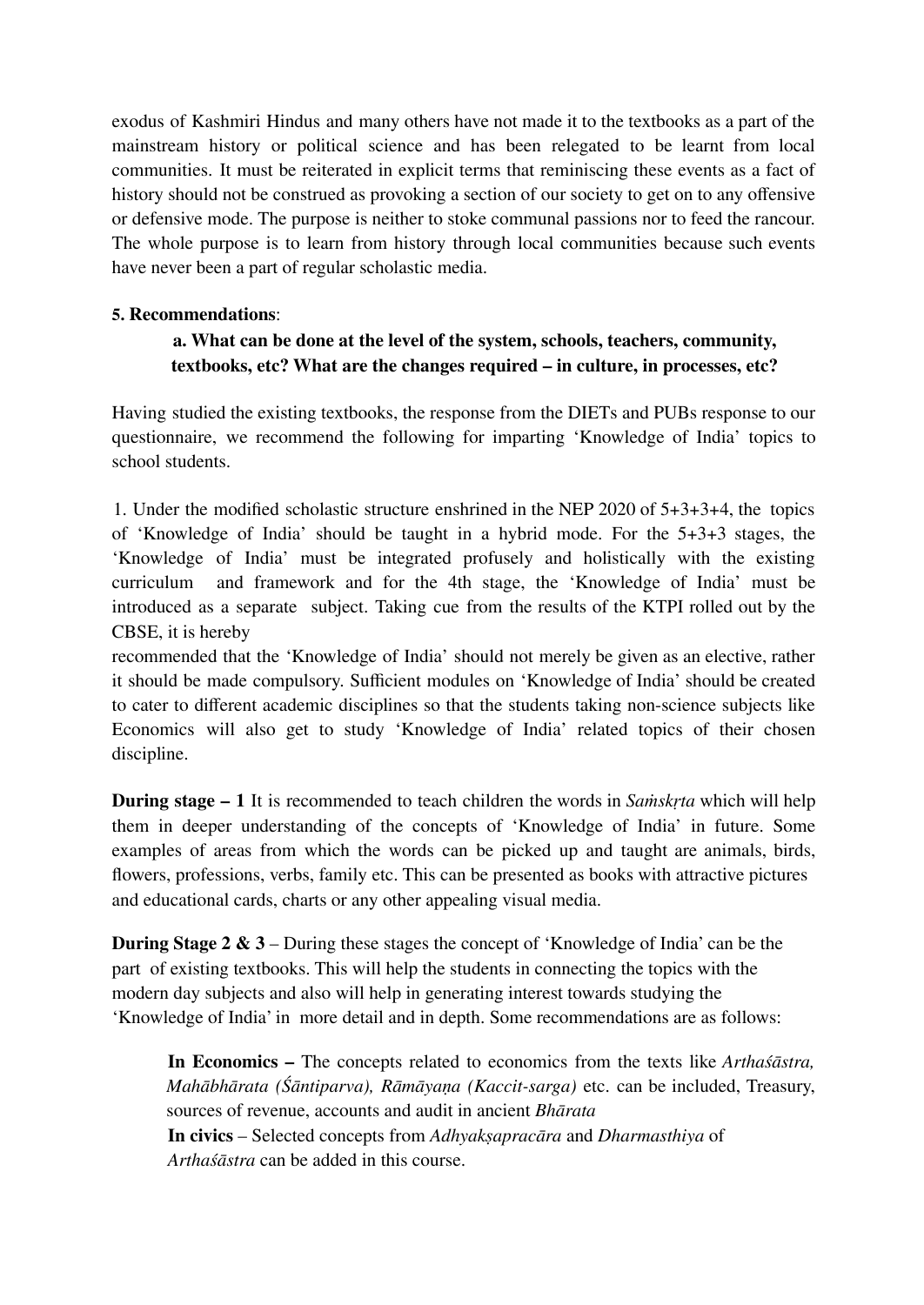**In Biology** – *Pañca mahābhūta*, *tridoṣa* theory, development of embryo, 6 *rasa* based classification of food, concept of disease etc.

**In Geography –** Ancient geography from *purāṇas* will add up to the knowledge of the subject.

This approach is summarized in the following figure:



2. It is well established that both optimal development of gross and fine motor skill positively impacts the cognitive abilities right from the infancy through the adolescent stage of a child. It is also equally well established that physical activity from early childhood helps in developing confidence, coordination and strength in a child (Ref: Montessori, M. (1967). The Absorbent Mind. 1949. Trans. Claude A. Claremont. New York: Del ta. And Piaget, J. (1950). Explanation in sociology. Sociological studies, 30-96.). Every community in the world has passed on these games to successive generations. India is no exception. There are a myriad of games from the Indian lore but unfortunately most of them have been relegated to obscurity. It is timely and pertinent to re-introduce these Indian traditional games in our schools. Many games like cinni dāņdu or gilli dāndu, buguri, goți, lagōri, ādu-huli āta, astapada, *paramapada, aḷu-guḷimane, sālu mane āṭa, kuntebille, nāku kallu āṭa* etc. are some of the traditional games from the state of Karnataka. All these games are apt for children in the first three stages *i.e.*, 5+3+3 and for senior children even games like *kabaḍḍi* may be introduced. All these games involve physical activities like hand-eye coordination, concentration, space manoeuvring ability, body flexibility, improved reflex activity, analytical thinking, body balancing, mental calculations and counting skills just to name a few of the advantages of these traditional games. We recommend that these be introduced in the scholastic framework so that the child will not only get to play what their ancestors played but also benefit from them immensely.

3. Many *Bhāratīya* names are not properly rendered into English or the Roman script. Examples: रवीन्द्रनाथ ठाकुर is rendered as Rabindranath Tagore which will be put as रबींद्रनाथ टागोर in Kannada ರಬೀಂದ್ರನಾಥ ಟಾಗೋರ್. अडेयार locality of Chennai becomes Adyar in English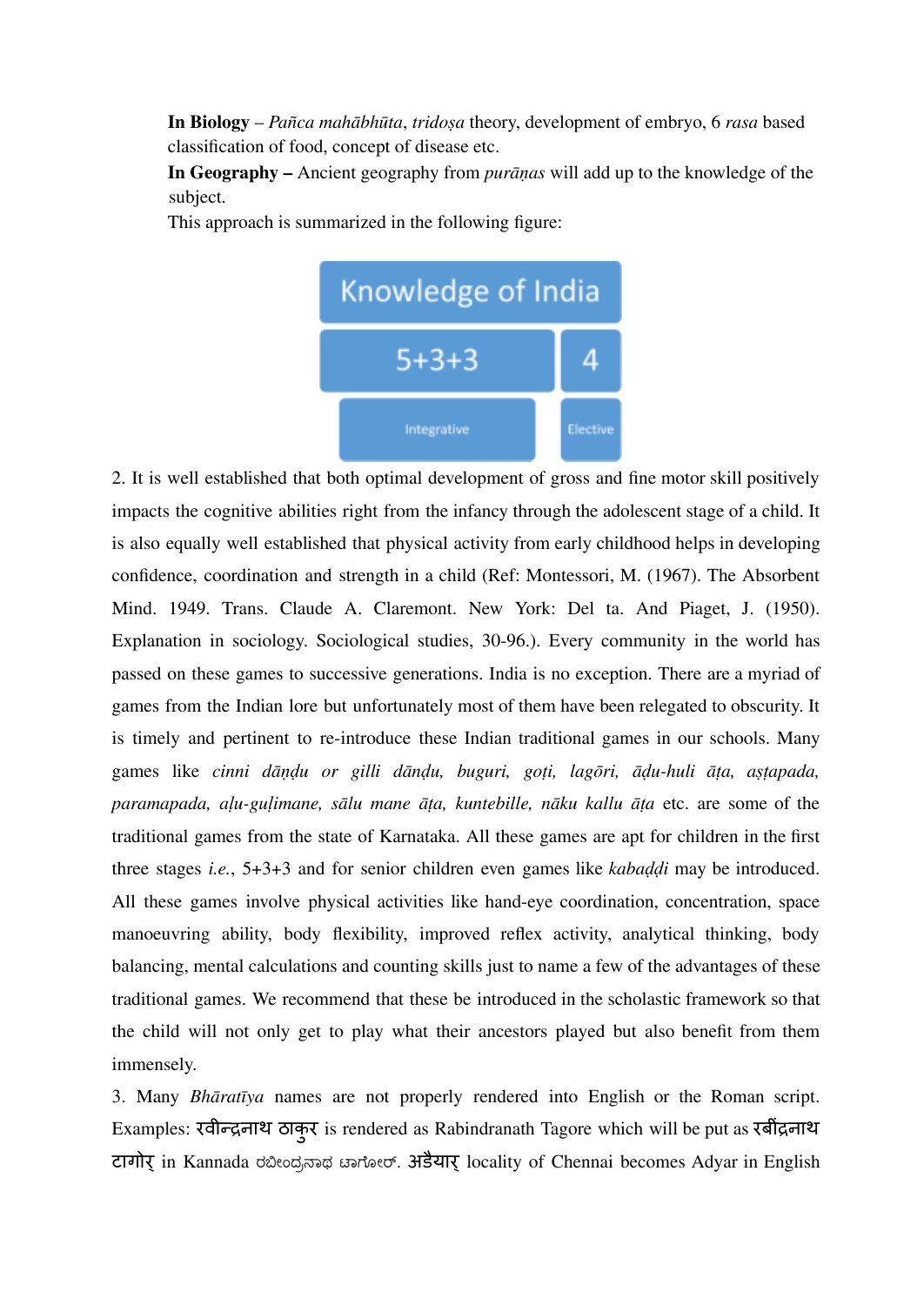rendered as अड्यार् in Kannada ಅಡ್ಯಾ ರ್. बालेश्वर of Orissa becomes Balasore in English rendered as बालासोर in Kannada ಬಾಲಾಸೋರ್. Hence, we must sensitize our children not to rely on English when rendering one *Bhāratīya* language name to another. Another dimension to the problem of reading Indic terms in anglicized Roman script is the perpetuation of distorted and erroneous pronunciation of Indic terms. For example, the words ರಾಮ, ರಾಮಾ and ರಮಾ all be usually rendered in the Roman script as Rama only. This will lead to a lot of confusion. Another example is ಕೃಷ್ಣ which gets variedly written as Krishna or Krushna leading to erroneous pronunciation. So it is recommended that while writing the Indic terms in Roman script, an international transliteration scheme be used throughout the texts along with appropriate diacritic marks. For instance, ರಾಮ, ರಾಮಾ and ರಮಾ be rendered as Rāma, Rāmā and Ramā respectively and ಕೃಷ್ಣbe rendered as Kṛṣṇa. This way our children will grow up learning the correct way of pronunciation of either Kannada or *Saṃskṛta* words.

4. Besides the transliteration, it is recommended that at places where Indic terms have to be introduced, let them be introduced as such without them being translated in English. For instance, it is common to introduce the word 'Dharma' as 'Religion' in English. Similarly, for two different words ವ್ರತ and ಉಪವಾಸ, it is usually translated in English as 'Fast.' Such translations truncate the original sense of the word in the *Bhāratīya* language and ethos which has a severe influence on the cognitive development as well as world view of the student. So it is recommended that Indic words be introduced as they are in Roman script with appropriate diacritic marks as required. When the term appears repeatedly in a paragraph or a chapter, its approximate meaning in English should be introduced for the first time within parenthesis or in the footnote of that page.

5. It is recommended that frequent workshops, FDPs (Faculty Development Programs) and other educating modules be undertaken specifically to the teachers so that they are made aware of the 'Knowledge of India' a priori and get well equipped as well as oriented to impart the same to their students. These teachers must be adequately trained and sensitized to the needs of NEP2020.

6. It is recommended that a 'Knowledge of India' cell/department be created in every school with pictures and facts of 'Knowledge of India' displayed on the walls. This may not need any additional resources in terms of people. Existing teachers handling the subject can come together and form a cell which can plan year-long activities to engage students in creative ways to get abreast with topics in 'Knowledge of India'.

7. Allocation of time in the form of a defined learning period on the weekly time-table for 'Knowledge of India' as a subject would be important to do justice to the focus that NEP strives to bring upon this topic.

8. Every school library is recommended to have a separate section titled 'Knowledge of India' that showcases books and reading materials on this specific topic.

9. 'Knowledge of India' can be made enjoyable and participative by asking schools to organize an inter class or inter house quiz, debate or recitation competitions within the school,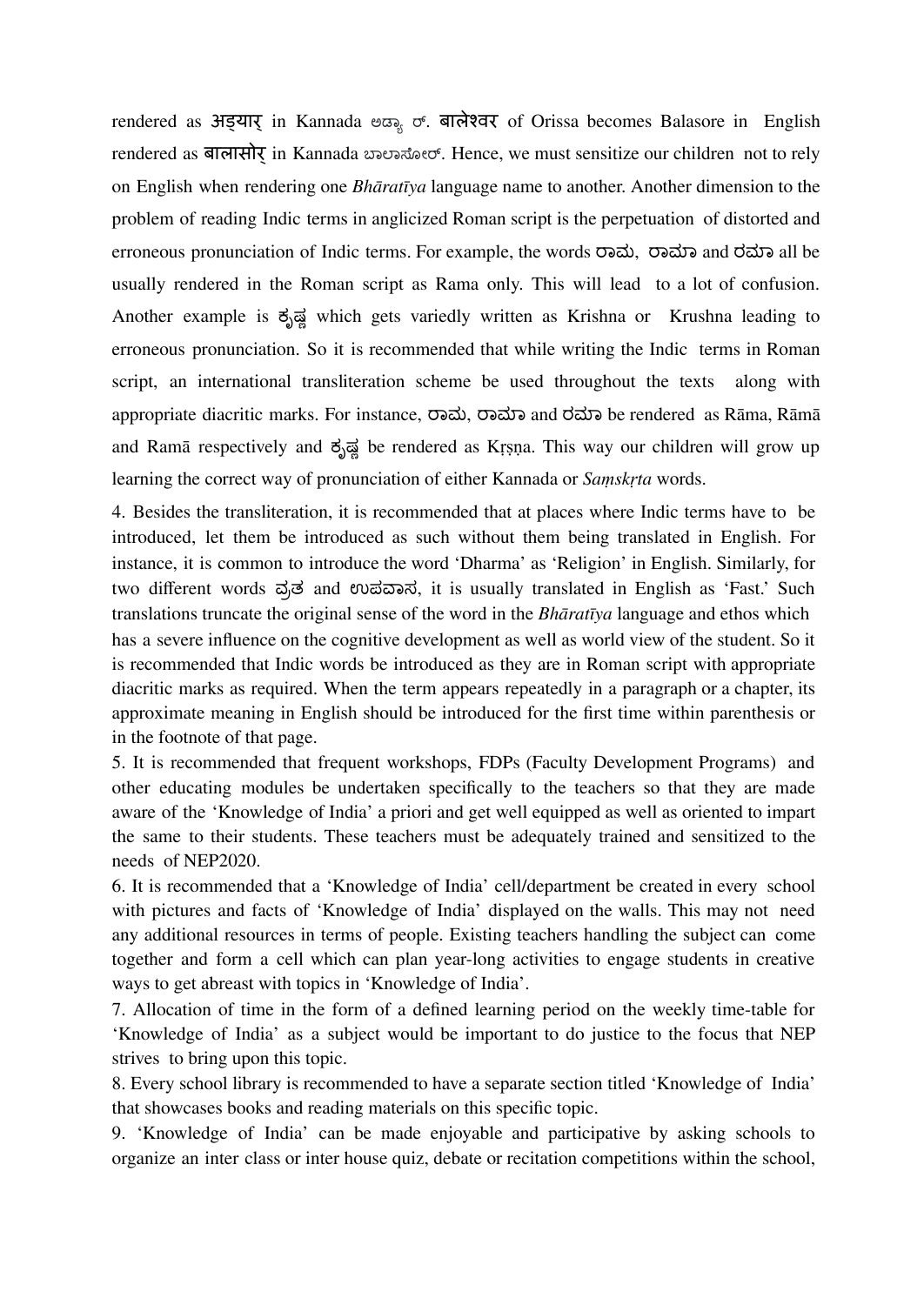at least twice a year on the topic is recommended. This could be considered in the months of August and January as the nation celebrates its Independence and Republic Day. These competitions could be scaled up to inter-school, district level and state levels.

10. Schools are recommended to have formal tie-ups with other educational and research organizations specializing in Indian Knowledge Systems. The list of such organizations can be found here https://iksindia.org/institutions.php. This tie-up will prove helpful in more than one way. For example, teachers can be trained, students can be exposed to interesting project work in collaboration with experts in these organizations etc.

11. History constitutes a major dimension of 'Knowledge of India'. History is not merely a collection of past facts. Historical facts feed to a narrative and this narrative helps in reconstructing a picture of our country's past. The perspective of this narrative is of paramount significance. The perspective in today's textbooks lands our students in a quandary with their impressionable mind getting an incoherent, abominable, and convoluted sense of their own heritage. Currently the textbooks:

– present narratives based on select facts while being erroneous at a number of places

– under-represents critical dimensions of our history such as intellectual achievements as evidenced by several *śāstras*, contribution to science, cultural evolution, economic prosperity, steadfastness in protecting the civilization, and socio-cultural organization; most importantly, the civilizational continuity of *Bhārata* is not given its due importance.

– As a result, our students are either alienated from our history, culture, tradition, and society or are introduced to a fictitious and fractured past. The current books have the potency to render our students rootless and simultaneously bestowing on them the ability to further propagate this rootlessness in the society. Alienation from one's own culture results in unfavourable socio-economic consequences (National Academies Press (US); 2013 Dec 19. A, Culture as a Social Determinant of Health; https://www.ncbi.nlm.nih.gov/books/NBK201298).

Hence it is strongly recommended that the history textbooks get overhauled in order to highlight the 'Knowledge of India'. The history textbooks should confidently assimilate modernity into the *Bhāratīya-dṛṣṭi*, develop a strong national identity without being apologetic and advance into the future while retaining the civilizational continuity. These books should give proportionate representation across region, time period, and events, highlighting the cultural dimensions of the history of *Bhārata*varṣa and finally educating our students about *Bhārata*'s political/cultural influence on the world (from Southeast Asia to Europe). South and East Indian dynasties have been highly under-represented. The history of great kingdoms like the Marāṭhas, Coḷas, and Vijayanagara as well as the early Kāśmīra dynasties, Kaliṅgas, Gaṅgas, Gajapatis, Kākatiyas, Ahoms, Ceras, Pallavas, Pāṇḍyas, Pālas, Senas, and Pratihāras either get a passing mention or not even that. The crucial role they played in our history must be elaborated. There are several time periods that have been under-represented. The history of the first millennium CE is under-represented compared to the second in spite of the fact that the accomplishments during the former period continue to influence us to this day.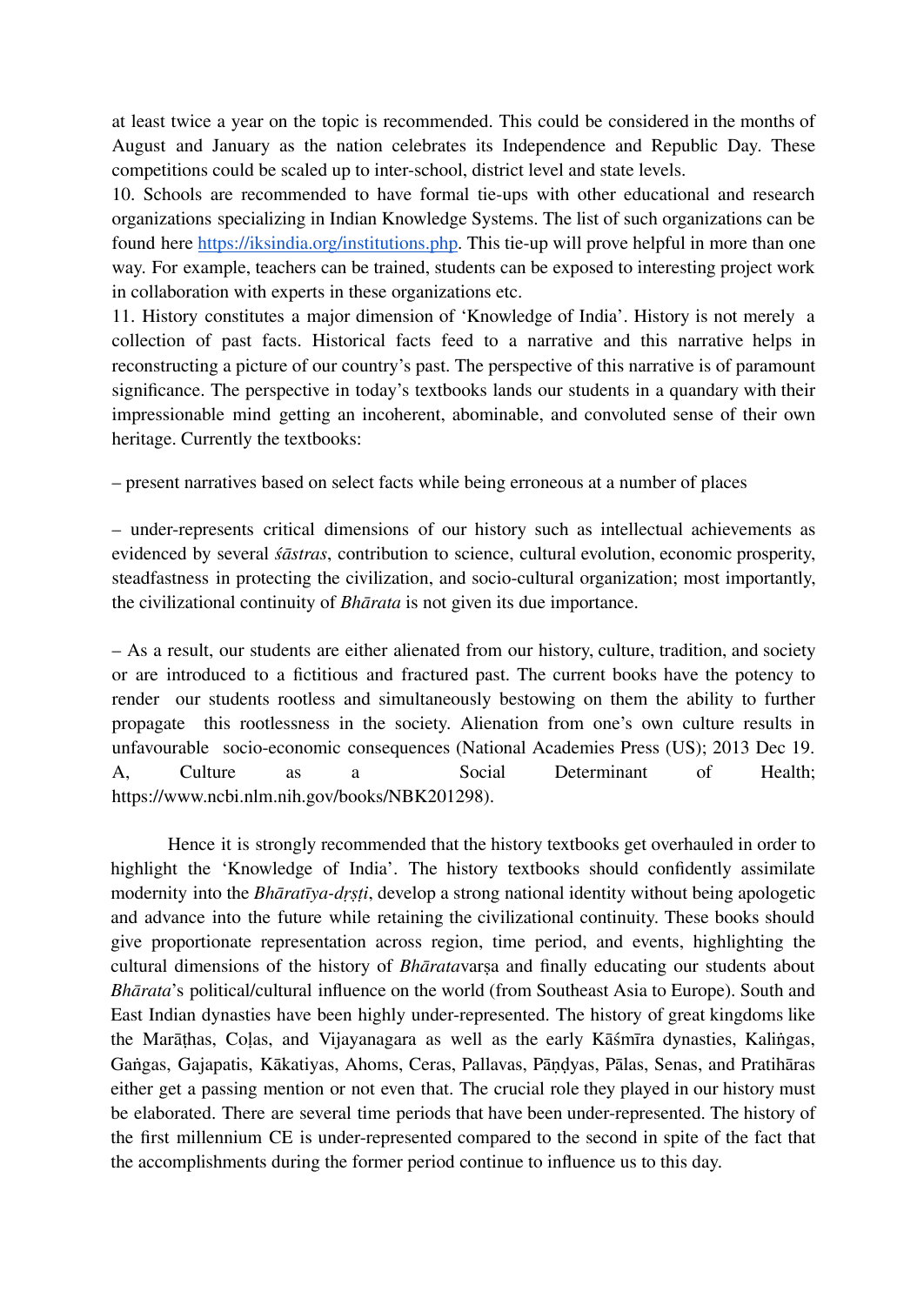Although the Gupta Empire is represented, its importance in shaping the *Bhāratīya* civilization (intellectual achievements in fields such as mathematics, classical literature, language, medicine, science, astronomy, administration, politics, and social organization; social stability that gave rise to harmony, peace, and prosperity for a period of at least three centuries) has not been sufficiently highlighted.

The period between 500 CE and 1000 CE, an era of great transition and turmoil, is largely neglected. This period saw the emergence of multiple *vaṃśas* in the North and South in conflict and friendship with each other. They made significant contributions to all aspects of our civilization. Great philosophers, thinkers, and artists emerged in various fields, carrying forward the achievements of the previous five centuries. A new wave of invasions from the Northwest began and *Bhāratīya* kingdoms held the fort through collaboration and competition. Also, as a direct result of these invasions, Buddhism started declining.

The emergence of the great Marāṭhas has not been emphasized in the present curriculum. The period between 1700 and 1800 CE saw a significant domination of the Marāthas across the land and a resurgence of the civilization  $-$  in the form of large-scale construction, adoption of Western technology, advancement in warfare, and restoration of the status of women (*Rāṇī Ahilyabai Holkar* being a representative personality).

Through the nineteenth century the British uprooted many traditional institutions and communities which were the strong bedrock sustaining the culture, generating sources of livelihood besides being philanthropic. For instance, the traditional *anna chatras* in places like Thanjavur which were earlier supporting the pilgrims and the passer-by were closed by the Britishers who saw it as a mere waste of public wealth. This resulted in great hardship for Indians. The skewed narratives of this period obfuscate the real destruction caused by British rule. The thriving native educational institutions and industries were destroyed. Communities were uprooted denying them their professions and instruments of professions, using force. The resulting migration resulted in large scale poverty and loss of traditions. The Census resulted in British policies that completely changed the social organization of *Bhārata*. The distortions that came out of British malevolence are now blamed on the age-old civilization. Entire communities were maligned as 'thugs' and forced to live in depravity in forests and mountains. Sacred texts of *Bhārata* were interpreted through alien lenses and distorted. *Devālayas* that were the centre of the local economy were targeted. *Bhārata*'s share of World GDP plummeted from 25% to 3% in this period (Ref: Maddison, A. (2006), The World Economy: Volume 1: A Millennial Perspective and Volume 2: Historical Statistics, Development Centre Studies, OECD Publishing, Paris, https://doi.org/10.1787/9789264022621-en).

The historical process must be deconstructed – we must present the various historical sources with their strengths and limitations so that our children can understand historiography and the probabilistic truth value thereof. A glimpse into how ancient *Bhārata* learnt history – emphasizing on values and facts rather than dry facts alone – provides perspective to the students. If we pose History as a collection of unresolved problems, we can inspire a problem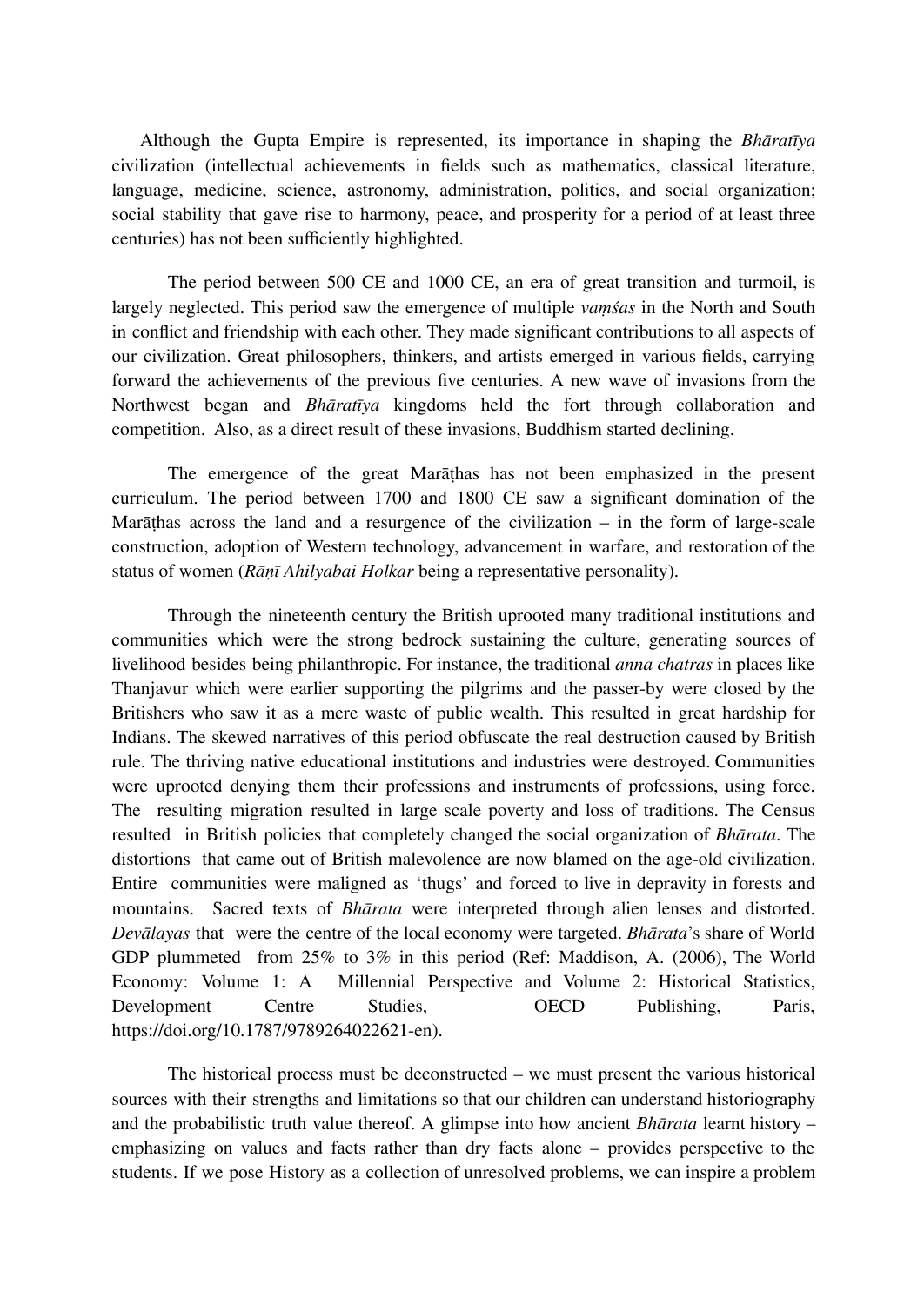solving approach in students when they study the subject. The last thing we want is for them to become passive and mindless consumers of information.

Hence it is recommended that History be divided into time periods of appropriate years and represent important people and events in the regions of North, South, East and West. Represent our strengths so that students can appreciate how we, as Indians, dealt with difficult situations at critical moments. It is expected that with all these changes the very spirit of *Bhāratīya* Civilization that the Radhakrishnan Committee wanted every student to imbibe will be realized. Finally, with these recommendations, it is earnestly hoped that the words of Claude Alvaris come to life with all spirits (Ref: Foreword in the book The Beautiful Tree by Dharampal):

*"All histories are elaborate efforts at myth-making. Therefore, when we submit to histories about us written by others, we submit to their myths about us as well. Myth-making, like naming, is a token of having power. Submitting to others' myths about us is a sign that we are without power….If we must continue to live by myths, however, it is far better we choose to live by those of our own making rather than by those invented by others for their own purposes, whether English or Japanese. That much at least we owe ourselves as an independent society and nation."*

12. In Mathematics, there are several topics from the 'Knowledge of India' domain which are either under-represented or do not find any mention at all. Almost all of the mathematics that is taught till 10<sup>th</sup> standard was discussed in *Bhārata* for the first time, which was propagated to Europe through Arabia and found expression in a certain form (Ref: Roddam Narasimha, "Epistemology and Language in Indian Astronomy and Mathematics" J Indian Philos (2007) 35:521–541). Some of the topics that are missing from the textbooks are:

◦Representation of numbers in *Bhāratīya* mathematical texts (Bhūtasaṅkhyā, Kaṭapayādi and Āryabhaṭa's systems)

◦Presentation of some of the results of *Bhāskara* (Eg: area of a circle), *Brahmagupta* (rules for negative numbers), *Āryabhaṭa*'s sine table

◦Discussion of the problems presented in *Bhāratīya* geometry and the approach/es taken to solve them

◦The way the solar system is discussed in the present textbooks shows *Bhāratīya* astronomy in poor light, although *Bhāratīya* astronomy was the most advanced of its time.

◦There seems to be a disconnect between the current popular approach and the traditional *Bhāratīya* approach, which somehow needs to be bridged, and that might not be very easy to do. For example, in the current curricula, a point by definition is dimensionless, a line is a collection of points having a single dimension and a plane is a collection of lines thereby having two dimensions. On the other hand, the *Bhāratīya* approach would be to start with a plane and then say that the intersection of two planes is a line and the intersection of two lines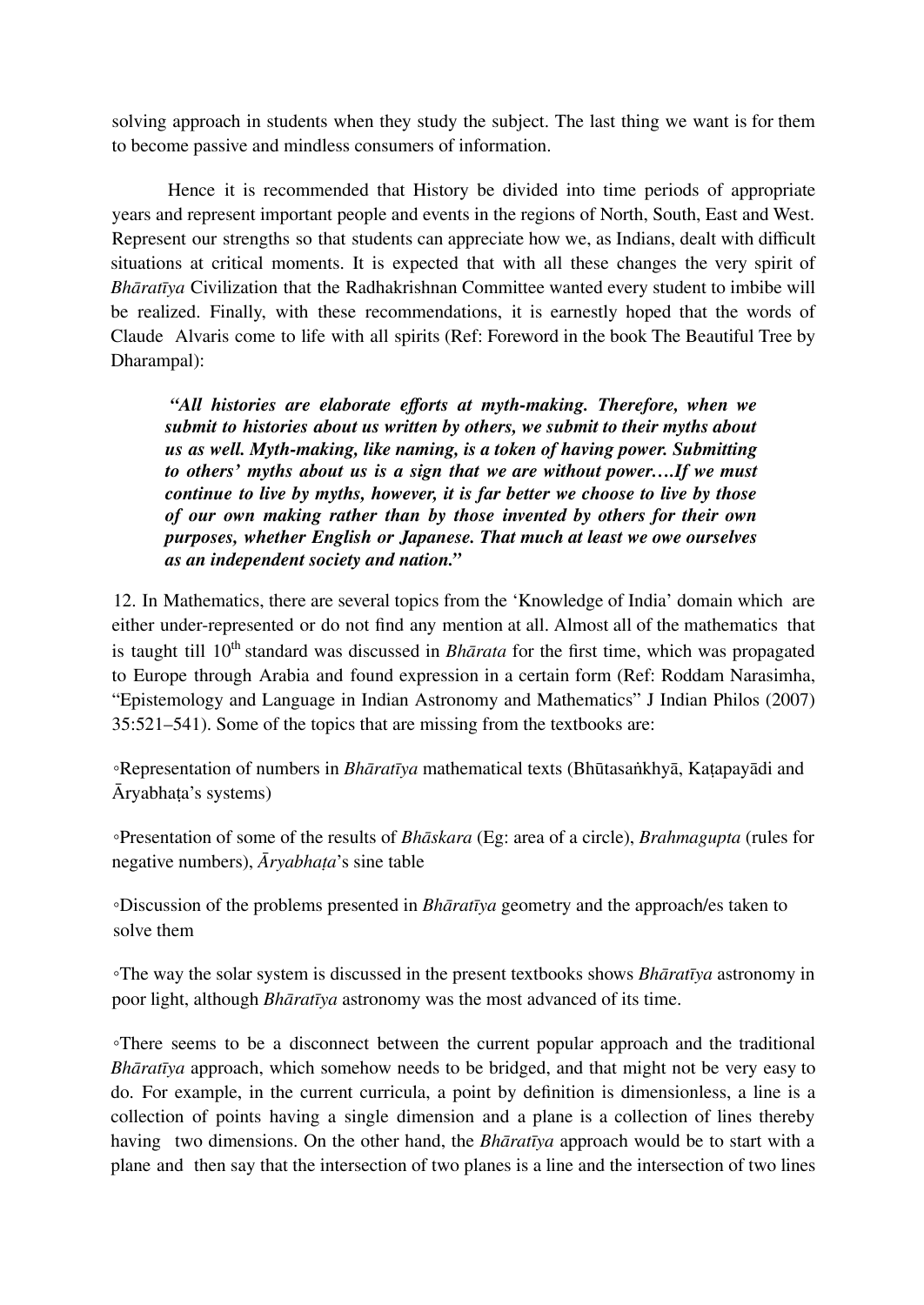is a point; which is in perfect alignment of our day-to-day lives.

Hence it is recommended that the KTPI books prepared by the CBSE (Ref: https://cbseacademic.nic.in/publication\_sqps.html) may be used as resource material and elective courses on *Bhāratīya* Mathematics created for classes XI and XII (existing framework prior to NEP 2020). Furthermore, various topics from these KTPI can be trickled down to the lower classes. For example: In the chapter on Astronomy in KTPI, there are mentions of adhikamāsa and the eclipse-period of 18 years. This understanding can be slowly introduced in the following stages:

First stage (5): As observed from any point on the Earth, mention that the Sun takes about 365.24 days to complete one apparent revolution round the Earth, while the Moon takes about 27.3 days to complete one apparent revolution round the Earth. Then introduce the concept of 27 *nakṣatrās* to keep track of the position of the Moon. This has also been encoded as a story in the *Taittirīya Saṁhitā* where the Moon is said to have 27 wives and that he spends each night with one wife.

Second stage (3): Aid understanding that the average period between two new Moons or two full Moons is about 29.5 days. Introduction of the terms *amāvāsyā* or *darśa* and *pūrṇimā*, *śukla* and *kṛṣṇa pakṣas*.

Third stage (3): Introduction of the concept of eclipses, that they are caused when Sun, Moon and Earth become collinear; and that they occur only on New Moon or Full Moon days. Introduction to the concept of *tithi*.

Fourth stage (4): 12 lunar months amount to 354 days while solar year is about 365 days. Aligned every five years by inserting 2 *adhikamāsas*. The eclipses repeat every 18 years, today known as the Saros cycle. Our ancestors had associated the number 3339 with this period (approximate number of *tithis* in *kṛṣṇapakṣa* during a period of 18 years).

It is also recommended that some of the examples given in the textbooks on *Bhāratīya* geometry can be done outside the classroom, probably in the playground. Sections on Greek mathematics need to be trimmed down, especially the depictions of the faces of "Greek mathematicians" such as Pythagoras, Heron etc.

*Līlāvatī* by *Bhāskara II* who belonged to the 12th century and believed to have been born in the Bajjargi village in Northern Karnataka contains mathematical topics that are worth introducing at every stage of our schools. It has a multidisciplinary and interdisciplinary approach. For instances, from the verse 73 of this book, which enumerates the 'Rule of Three' the ideal gas laws that are considered to be the topics of Physical Chemistry and taught in class XI or XII can be easily deduced (Ref: Bhaskaracharya's Lilavati Translated and Edited by A. B. Padmanabha Rao, Chinmaya International Foundation Shodha Sansthan, Ernakulam Kerala, 2015). Another famous mathematician who also hails from Karnataka is the 9th century **Mahavira** (Ref:

[https://karnatakaeducation.org.in/KOER/en/index.php/Mathematics:\\_History\)](https://karnatakaeducation.org.in/KOER/en/index.php/Mathematics:_History). His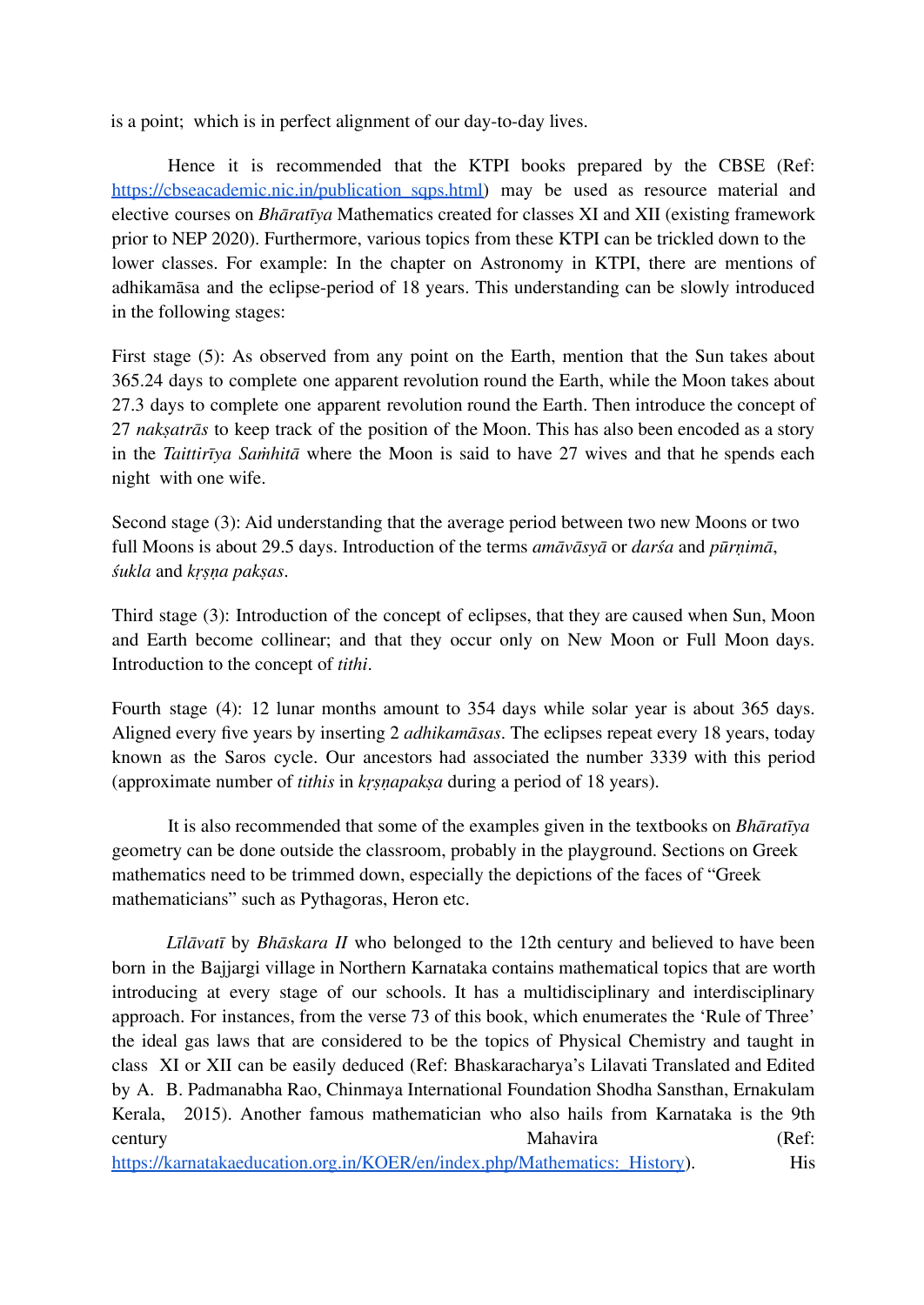contributions and works are also recommended to be used at various stages in the school textbooks.

It must be noted that merely having these mathematicians' names in a fact-box along with a line or two about their work is not sufficient. *Bhāratīya* students should be able to get a comprehensive view of the mathematical work and thinking that was present in our country.

With copious literature now available narrating the origins of the ideas of calculus in *Bhārata*, it is high time the textbooks inform our students about these developments. The latest work by Prof. Mandyam D. Srinivas contains vital information on the Kerala school of mathematics and how the colonial officers downplayed it (Ref: https://bhavana.org.in/emergence-of-a-new-era-in-the-history-of-Indian-mathematics/).

Dealing on various topics of *Bhāratīya* mathematics is also an exercise to advocate interdisciplinary education for the art of poetry involving metres which gave rise to the concept of binary number systems and combinatorics in *Bhārata*. Similarly, in an unexpected compendium of *Bṛhatsaṁhitā*, there is an exercise of permutation and combination in the chapter of *Gandhayukti* where *Varāhamihira* gives the formula to compute <sup>n</sup>C<sub>r</sub>. The tradition which got passed on for several centuries by which the precise knowledge of reading the night sky was a child's play at least a few decades back has seemingly disappeared in thin air. This tradition required children to know the names of the 12 *rāśis*, 27 *nakṣatra* and the numbering system called *Kaṭapayādi*.

The knowledge of *Bhāratīya* calendars (solar, lunar and lunisolar; *Sauramāna, Cāndramāna*) currently are relegated to only government official documents. Efforts must be made to transmit the knowledge of *Bhāratīya* calendars to our children through school textbooks as well. Example of some of the recommendations for the textbook at the first three stages are:

| • Mention of important <i>Bhāratīya</i> mathematicians / scientists<br>/astronomers<br>• Introduction to bhūtasankhyā and katapayādi systems •<br><i>pātī-ganitam</i> (arithmetic)                                                                                                                                                                                                                                 |
|--------------------------------------------------------------------------------------------------------------------------------------------------------------------------------------------------------------------------------------------------------------------------------------------------------------------------------------------------------------------------------------------------------------------|
| • Mention of $\bar{A}ryabhata's$ numbering system<br>• Mention of simple formulae like area of circle, $\Sigma$ n etc in Samskrta l<br>Bhāratīya languages<br>• Simple geometrical constructions using <i>sulba</i> ( <i>rajjul</i> thread). Ex:<br>circle, square. Measurement of circumference of a circle<br>• Calculation of square root<br>• Certain sūtra-s of Vedic mathematics for fast mental calculation |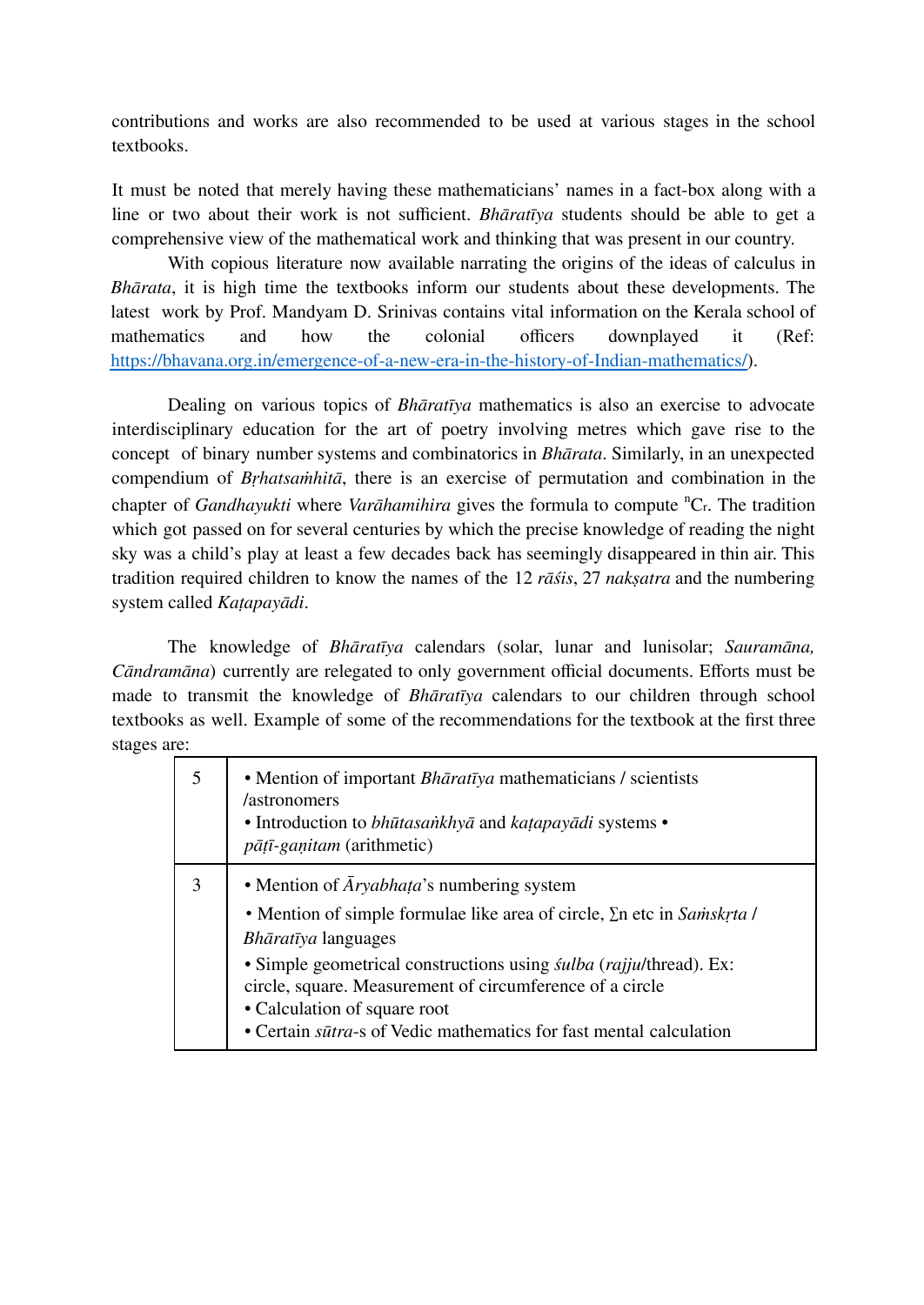| 3 | • Sine tables of Āryabhaṭa, Bhāskara upto Nityānanda •              |  |  |
|---|---------------------------------------------------------------------|--|--|
|   | Squaring the circle using only rajju                                |  |  |
|   | • Paper folding exercises to prove so-called Pythagoras theorem and |  |  |
|   | other identities related to triangles                               |  |  |
|   | • Contrast in the approaches to mathematics in ancient Bhārata and  |  |  |
|   | that currently practiced, having its origin in Europe.              |  |  |

These recommendations, if implemented would go a long way in not only making our children familiar with the exemplar astronomical knowledge but also improve their own cognitive skills.

13. In subjects like science, particularly chemistry and physics, the current textbooks do not mention anything about ancient and medieval *Bhārata*'s contributions to this field. There needs to be a serious shift of focus and gaze from the Eurocentric history of science. The textbooks should help our students acquaint, assimilate and appreciate the irrefutable fact that the deep sense of inquiry and analysis is ingrained in our civilization right from the Rig Vedic period which is universally accepted as the world's oldest and oldest living literature produced by humans on this planet (Ref: Vedic and Indo-European Studies by Nicholas Kazanas; Aditya Prakashan (New Delhi), 2015 ISBN 9788177421378).

The esoteric discussion on the origin of this universe, creation is the crux of the *Nāsadīya Sūkta* (*Ṛgveda* 10.129) whose salient points are equally relevant and accurate even in our contemporary times. The existence in nature of a self-supporting principle was inferred (*Ṛgveda*.10.129.5). Among various other things, the possible genesis of conch-shell and pearl were discussed in the *Atharvaveda* (4.10. 1-7). In the *Śatapatha Brāhmaṇa* a theory of material evolution (6.1.3 1-5) is offered. Even the idea of building blocks of matter like atoms and molecules (not exactly related to the modern sense of atoms and molecules though) are found in *Kaṭha Upaniṣad* (1.2.20). And according to Debiprasad Chattopadhyay, one of the historian of science of our country who worked on the Lokāyata contributions, notwithstanding his ideological biases, *Uddālaka Āruṇī* of the *Chāndogya Upaniṣad* fame, a historical figure, who traveled from *Takṣaśilā* to North Bihar, was a materialist or hylozoist, who propounded that everything in the universe including man evolved out of three elements, and even mind being a product of matter. He preceded Thales of Greece by nearly two centuries, and has therefore been claimed by Chattopadhyaya to be the 'first scientist in the world.' (Ref: A. K. Biswas; Indian Journal of History of Science, 45.2 (2010) 241-285 and Debiprasad Chattopadhyay; History of Science and Technology in Ancient India-The Beginning, Firma KLM Private Ltd., Kolkata, 1986).

All these go to highlight the scientific temper and the spirit of inquiry of our ancestors which are the bedrock of science. Science has its roots in and is as old as our *Bhāratīya* culture. Armed adequately with the accurate epistemological tools like the *pratyakṣa, anumāna, śabda* etc. it is not at all an exaggeration to say our ancestors were one of the early ones who had conceptualized science. The textbooks should be able to communicate to our students such details of our lofty past.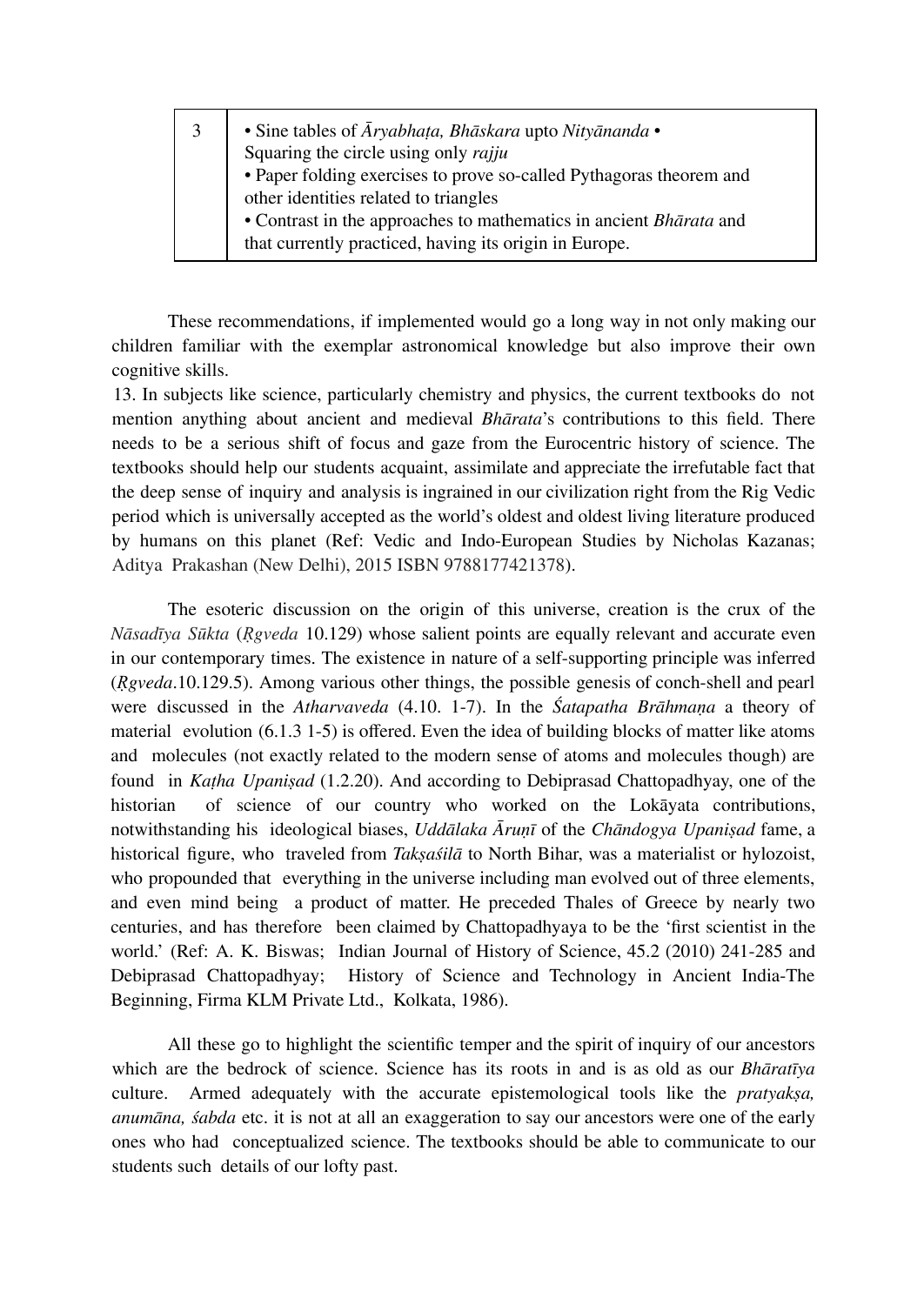Our ancestors did not just confine themselves to merely conjecturing. There are several elements in the history of science that ancient and medieval Indians have contributed immensely and some of which are yet to get their long awaited due recognition. Right from the drill ploughs (Ref: Dharampal's The Beautiful Tree Volume 1; First published by Impex India in July 1971 Reprinted in July 1983 by Academy of Gandhian Studies, Hyderabad) in vogue since the Vedic era till the invention of the semiconductor junction by Acharya Jagadish Chandra Bose, there are many examples of *Bhāratīya* breakthroughs which have not got their due recognition. It is high time we have a Needham for India (Note: Prof. Joseph Needham is a historian who has extensively studied the Chinese contribution to science and technology from ancient times, resulting in 27 volumes brought out in the years 1956 to 1966)

One may argue that such topics are for the subject of history and not for science. But it is well established that introducing the history of science is an effective way to arouse curiosity in the students (Ref: Koliopoulos et al, "The Use of History of Science Texts in Teaching Science: Two Cases of an Innovative, Constructivist Approach" The Science Education Review, 6(2), 2007). So dwelling into the scientific contributions of our ancestors falls well within the ambit of science education and this is very much part of the 'Knowledge of India'.

Furthermore, elementary scientific topics like our ancestors having made long standing observation of the visible sky, about the geography of our planet, the way plants produce food, the way blood circulates in the body, science of medicine and managing disease, abstract mathematics and computations, medical surgery, rainwater harvesting, water cycle which find copious mention in ancient *Bhāratīya* texts and that too at that instance in the history of mankind when there was no commensurate or comparable achievement in the rest of the world, are not introduced to our children in the textbook at all. Paradoxically, despite Karnataka being the exotic seat of the coveted *Koḍachādri* Pillars, its anti-rust properties do not find elaborate mention in the science textbooks, notwithstanding the iron pillar at Delhi, Dhar and Konark.

Here again the KTPI books be used as reference material and as recommended in point 11 for mathematics, it is once again recommended that elective courses to cover ancient and medieval *Bhārata*'s contribution to chemistry and physics be created. It is also recommended that various topics from KTPI may be introduced in lower classes wherever possible. Currently none of the textbooks even mention the chemistry texts written by our ancestors and these need to be introduced at the appropriate stage and depth.

Well established facts like the author of the *Rasārṇava* knew how to arrange metals in the order of their reactivity, something that we learn today as the electrochemical series, needs to be told to our students. *Bhārata* is perhaps the first country in the world to have described in detail the flame test for different metals but paradoxically our students are completely oblivious to such historical accomplishments. Various laboratory apparatus used in *Rasārṇava* and *Rasaratnasamuccaya* introduced in contemporary textbooks will go a long way in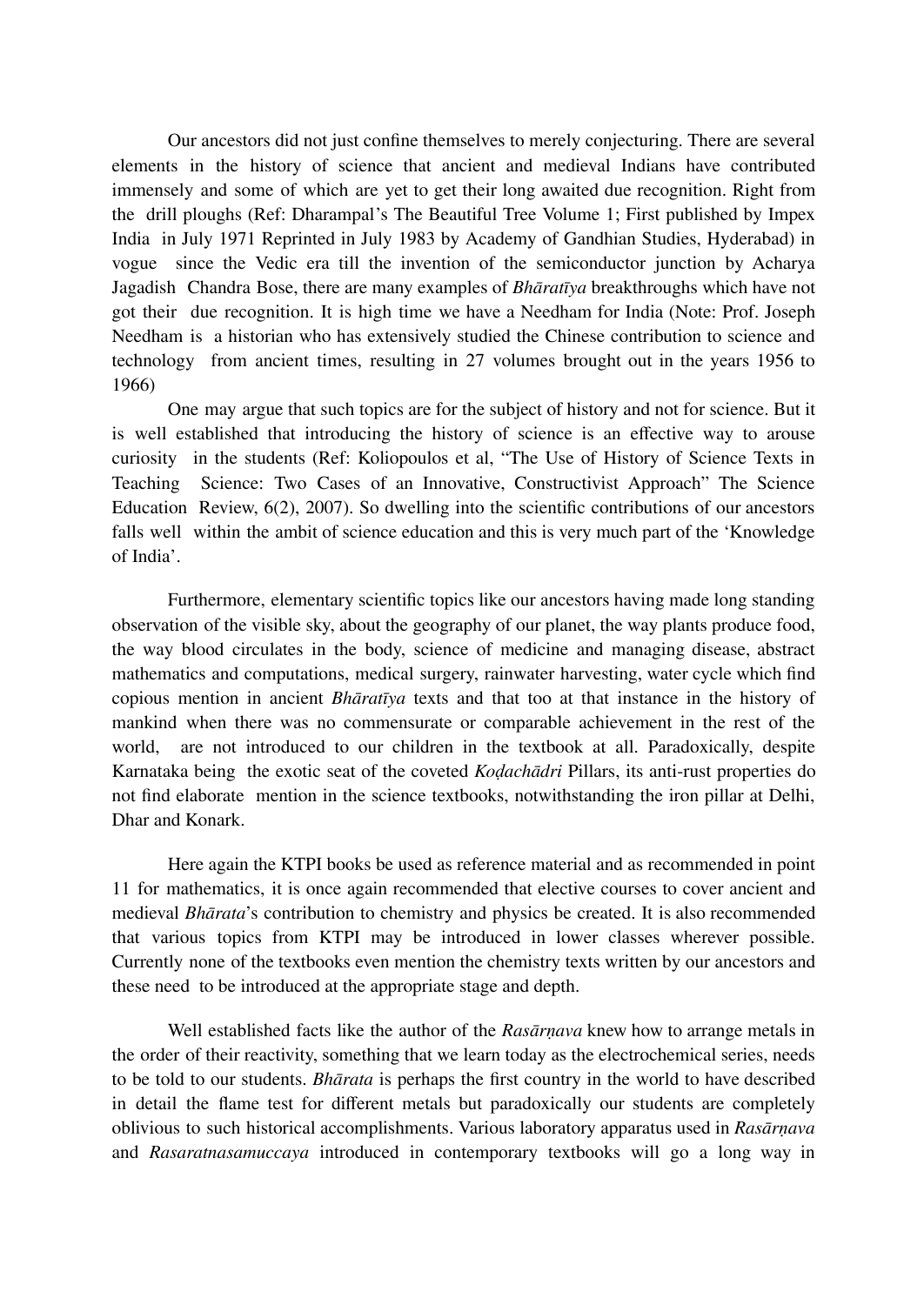informing our students about both science and heritage at one go.

Science textbooks should be oriented towards not only informing our students of ancient and medieval achievements but also inspiring them to read more of these texts in their original versions. This will not only create a sense of appreciation for our heritage but will also sensitize students to different subjects like manuscriptology, preservations etc. which may help them to charter alternate professional paths in their individual life. It is worth reiterating that merely highlighting the accomplishments in a fact box with one or two colourful images would not suffice. More details need to be thoroughly explained and our students should be given a holistic view. There are ample resources which are rich in detail (as a start, the two edited volumes on History of Indian Science and Technology brought out by the Indian National Science Academy, New Delhi, under the editorship of one of the celebrated savants of Karnataka Dr. B. V. Subbarayappa) and it is highly recommended that the textbooks take cognizance of such resources.

14. For the subject of Yoga, it is commendable to see adequate coverage with requisite illustrations in the KTBS books from class 6 to 10 under the subject head of Physical Education. It is recommended that from the holistic perspective of Yoga which comprises 8 dimensions, *āsana* and *prāṇāyāma* are given prominence which is also the popular practice in the society today. However, for our children to know the complete aspects of Yoga, it is recommended that the other 6 dimensions be covered appropriately. For instance, the *yama* and *niyama* are recommended to be introduced at the 5+3 stage through various stories either in their language books or in the EVS books. Among the remaining 4, even *dhāraṇa* and *dhyāna* could be introduced to our children as it will help them immensely. The concept of *pratyāhāra* and *samādhi* may also be introduced in higher classes and thereby completing the introduction of yoga to children through school textbooks.

15. '*Bhāratīya* health systems' is a topic which is dealt with very rarely in the texts of school education. Philosophy of *Āyurveda* and some of its salient features is recommended as a part of the ''Knowledge of India'' subject for the Stage 4 of NEP. Some of the topics to be included in this subject are: Perspectives from *Āyurveda*, Daily and Seasonal regimens, Suppression of natural urges, Prenatal and Postnatal care, Introduction to Indigenous Health systems: *Āyurveda*, *Siddha*, *Unāni* etc., Health benefits of Exercise: Perspective from Yoga and *Āyurveda*, Holistic lifestyle changes for wellness, Eating and Drinking habits for good health: Concepts from *Āyurveda*, Types of water and its effect on health, Concept of sleep, *Prajñāparādha* in detail.

16. While speaking about 'Knowledge of India' it will be unfair to miss out on a few areas, particularly "Public administration and Governance" which is seminal and ought to be taught to our students at their school level. Having already detailed the extent to which features of this topic can be introduced in the 5+3+3 stage, it is recommended that at the 4th stage in the separate subject on 'Knowledge of India', the following topics be covered for Public Administration and Governance: Foreign Policy in ancient in ancient *Bhārata*, *Saptāṅga* Theory: Seven elements of state, Training of a leader/king, Civil service regulations, The idea of good governance from *Śānti Parva* of *Mahābhārata*, Lessons of corporate governance from *Kauṭilya's Arthaśāstra*, Defense and war, Management concepts from Indian Knowledge, Administration and Social life under Vijayanagara.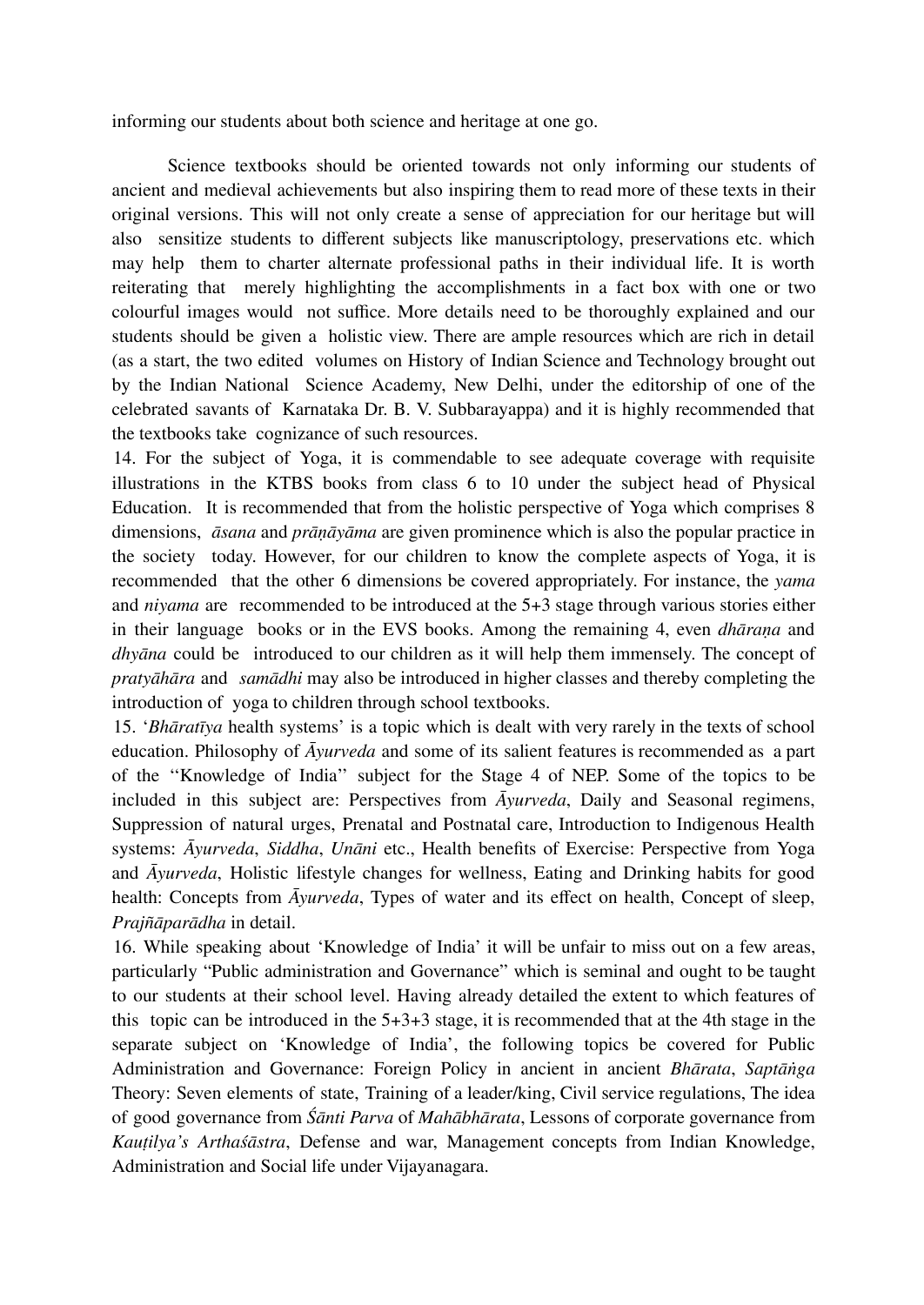17. Imparting life skills is one of the most important objectives of school education. The traditional practices and *paramparā* of every locale is unique and of paramount importance in shaping the thought process as well as character of an individual belonging to that area. Even though the textbooks cover several aspects of life skills, it is recommended that attention be paid to the individual practices which will vary from one village to another. This can best be incorporated in the scholastic framework through project works and assignments. Furthermore, when it comes to specific life skills like interpersonal relationships, leadership, empathy, coping with stress and emotion etc., are recommended to be introduced through case studies from classical *Bhāratīya* lore which could be a part of the separate subject of 'Knowledge of India' in the 4th stage according to NEP 2020.

18. Regarding the language subjects, taking cognizance of NEP 2020 it is hereby recommended that education at the first two stages (5+3) happens in the mother tongue of the child. Furthermore, in the third stage, the hitherto ignored aspect concerning the science of language (*udgama* and *prayoga*) is recommended to be introduced from the perspective of *Bhāratīya* linguistics. It is also recommended that as much as possible, the rich literary works from each century from all *Bhāratīya* languages be introduced to the student. This is particularly important for the cognitive development of the students. It is also recommended that at the 3rd and 4th stage, as supplementary readers, those works of literature be introduced which were awarded the highest recognition from the state which espouse *Bhāratīya* traditional ethos in the most sublime and lucid manner.

*Bhārata* is a land of high lingual diversity where the richness of language shows different flavours even at the district levels. Karnataka is one such example where lofty literature has been created in languages like Kodagu, Tulu and other languages of the people. It is recommended that the textbooks introduce these works of literature to the students in an appropriate manner. *Bhāratīya* classical literature is replete with stupendous examples for different forms of communication, for example *Hanumān-Sītā samvāda, Vālī-Sugriva samvāda, Hanumān-Rāvaṇa samvāda, Kṛṣṇa-Dhṛtarāṣṭra samvāda* etc. which go a long way to impart highest calibre of communication skills. It is highly recommended that such *samvādas* become parts of the textbook in suitable chapters.

19. Many of the *Smṛti* literature of this civilizational nation have been relegated to obscurity or being proscribed due to incomplete and poor understanding of their ethos and content. For instance, even though *Manusmṛti* contains lofty ideals of public and societal good, it has become controversial to the extent that its very name solicits unwarranted bemoan from a section of our society. It will be a matter of surprise to learn that injunctions to the effect of prohibiting the spilling of pollutants, leftovers, blood or poison in water; spitting in water; urinating on the streets or in the barns; defecating/urinating in fields, canals, mountains, fire places, dilapidated *Devālayas*; littering river banks is mentioned in *Manusmṛti*.

20. It is recommended that *Bhāratīya* approaches in safeguarding and respecting mother nature enshrined and encapsulated in various rituals and other traditional practices both at the individual and community level must find their description in the textbook which will help the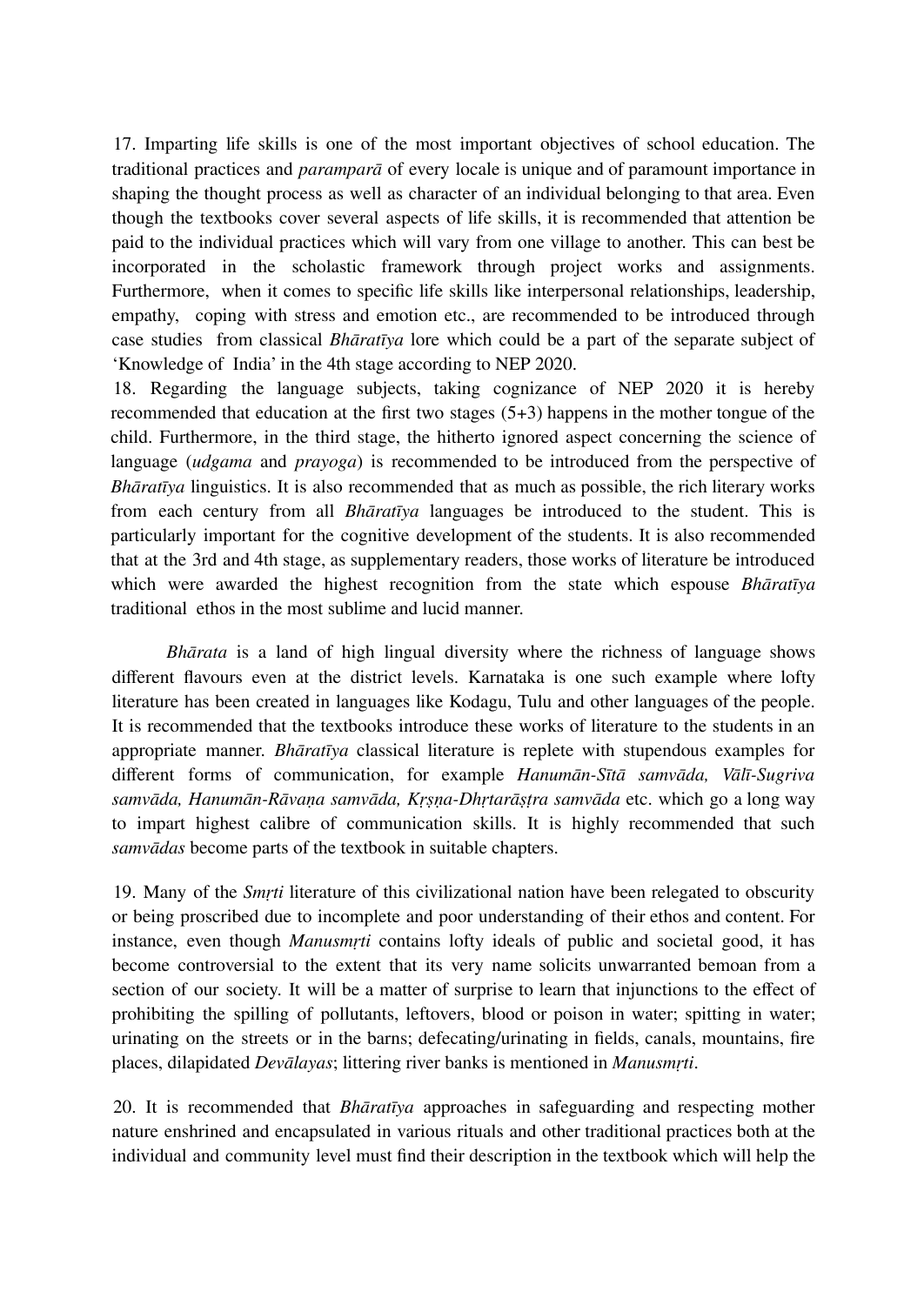students to understand the importance of our traditional cultural practices towards trees, rivers, mountains etc. and thereby not inculcate the sense of exploiting them or polluting these natural resources. The age old germane practise of the state of Karnataka namely *Devarakāḍu* stands testimony to the reverential nature of our people towards environment. Similar examples from various parts of *Bhārata* must also be highlighted in the textbook like the *Bisnois* of Rajasthan and the Chipko movement arising out of it.

21. Pedagogical aspects to complement and supplement the teaching 'Knowledge of India' related topics, like site visits, surveying people, cataloging/profiling type of project works etc. is recommended. While surveying people, the recent years' Padma awardees merit a separate study by the school children through assignments and project work so that they will know how people of humble origins have maintained their individual tradition.

In summary, the 'Knowledge of India' for various subjects can be introduced for the first 3 stages, namely the 5+3+3 stages using the following pedagogy:

|               | <b>Mathematics</b>                      | Science*                                   | Language $&$<br>Linguistics    | Social<br>Studies &<br>Life Skills    |
|---------------|-----------------------------------------|--------------------------------------------|--------------------------------|---------------------------------------|
| 5             | Experienti<br>al,<br>Exposure           | Experiential,<br>Exposure                  | Exposure,<br>Anecdotal         | Exposure,<br>Anecdotal                |
| $\mathcal{F}$ | Anecdotal,<br>Comparative               | Comparative<br>Anecdotal,<br>Experimental  | Experiential,<br>Assimilative  | Experienti<br>al,<br>Assimilati<br>ve |
| 3             | Reasoning,<br>Analytical<br>Explorative | Analytical,<br>Experimental<br>Explorative | Comparativ<br>e,<br>Analytical | Reasoning,<br>Case Study              |

Note: \* includes Physics, Chemistry, Biology including *Bhāratīya* Health System

**Exposure:** Educational cards, charts, stories from *Pañcathantra, Jānapada Kathegalu, Nāḍa Hāḍugalu, Jānapada Gītegalu*; learning *Saṁskṛta* akṣaras, names of animals, birds in both mother tongue, English and *Saṁskṛta*.

**Experiential:** Looking around, going out and surveying the plants, people, landscape around the student's locality, school, etc. Getting to know about the tribal knowledge around them. **Anecdotal:** essential life skills lessons from *Bhāratīya* stories like *Pañcathantra, Rāmāyaṇa, Mahābhārata* etc. in a narrative manner. stories from *Bhārata*'s classics like *itihāsa* and *purāṇa*, stories about *Bhāratīya* scientific discoveries, interesting anecdotes from *Bhārata* lore. **Experimental:** Physically doing, hands-on, thought experiments etc.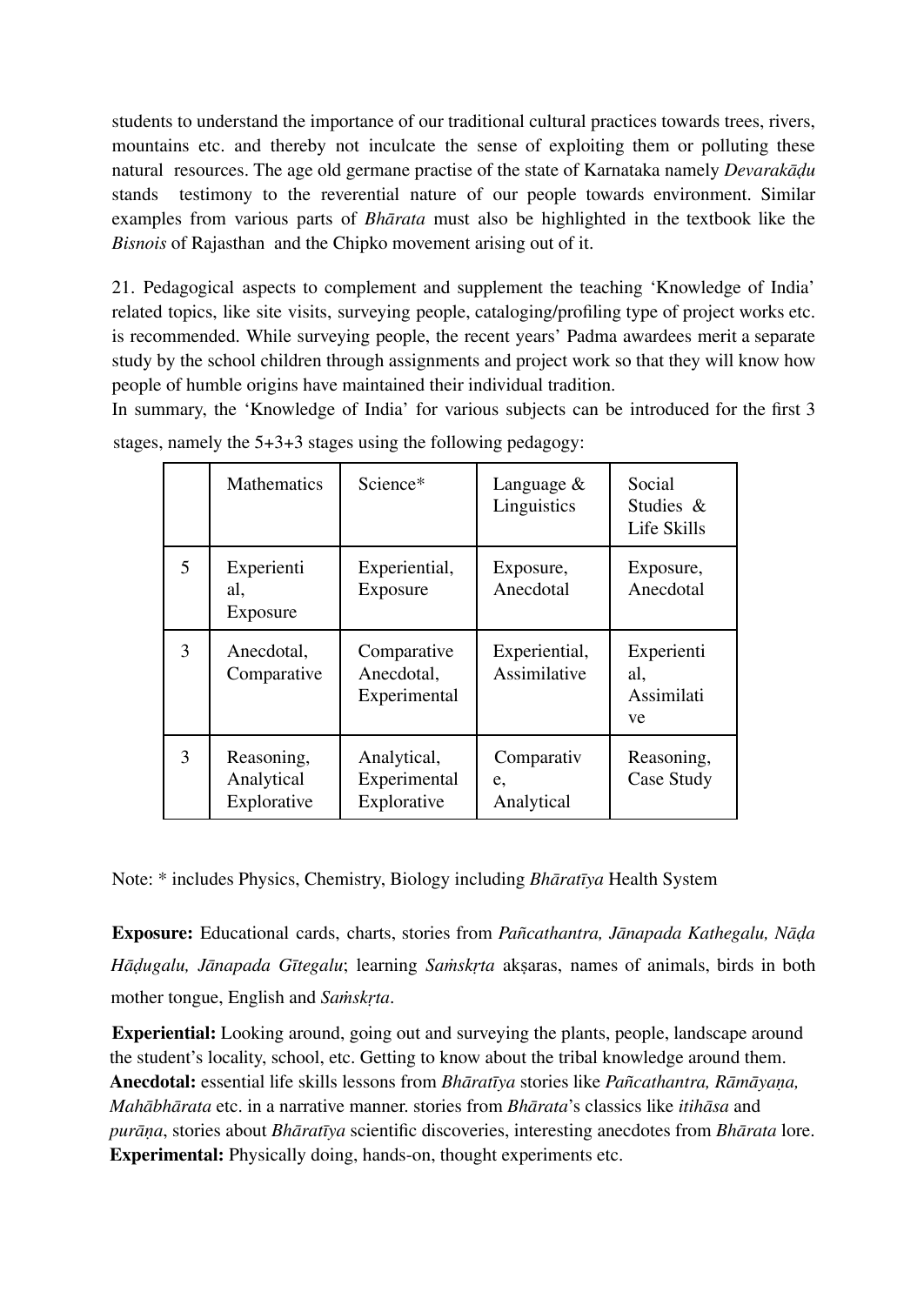**Explorative:** Connecting practice and theory, exposure to larger portions of texts from original scientific and mathematical literature in *Saṁskṛta*/Kannada etc.

**Comparative:** Assessing the *Bhāratiya* methods and the contemporary methods for various mathematical and scientific processes

**Assimilative:** Biography of eminent *Bhāratīya* personalities, Kannada *Lāvaṇigal̥u, Bayalāṭa, Kannada Jānapada Vacanagal̥u*

**Analytical:** Reasoning, assessment and practical involvement; Assessment and comparison of *Bhāratīya* literature from wide domains

**Case Study:** Specific practices germane to our country/state and understanding it holistically from eco-friendly point of view

**Reasoning:** Ability to reflect, counter viewpoints, counter examples etc.

21. Many times infrastructure is in place but they are under-utilized or unutilized due to lack of awareness. The primary objective of education should be man-making. When this focus is clear, infrastructure and equipment will come in the natural course of time. Whereas on the other hand, if the focus is only on infrastructure and equipment, investing on them will not add

any value to the students. Keeping this caveat in mind, with a focus to really empower the children to become responsible citizens of a grander India in future, some of the following suggestions may be implemented:

- ∙ fostering a culture of calmly debating about so-called controversial and 'polarizing' issues without allowing flaring up of one's emotions, along with sensitivity to another person's opinions.
- ∙ encouraging an attitude of questioning and not merely accepting whatever the textbooks (or print/electronic/social media) say as infallible truth, with a clear foundation of how knowledge generation takes place and how fake news such as Pythagoras theorem, apple falling on Newton's head etc. are created and propagated.
- ∙ Developing confidence in children that language is not a barrier to learning, especially when even the so-called English-medium schools switch over to the regional language for explanations and discussions, while reading and writing happens in English. It must be ensured that such an approach does not leave the children crippled in the sense that they can neither express themselves properly in English nor in the regional languages. English-medium students and regional language medium students must be made to interact with one another through various competitions and games so that they can exchange notes with one another. Also, these children could be made to interact with the students studying at *gurukulas* with a view to bridge the gap between the traditional and the modern, to make tomorrow's children fly high using both the wings of tradition and modernity.
- ∙ We envision a future where the school teachers are actively involved in research and are empowered to make upgradations from within the system besides interacting with experts from outside.
- 22. Ancient Indian education system has always focused on pedagogy which include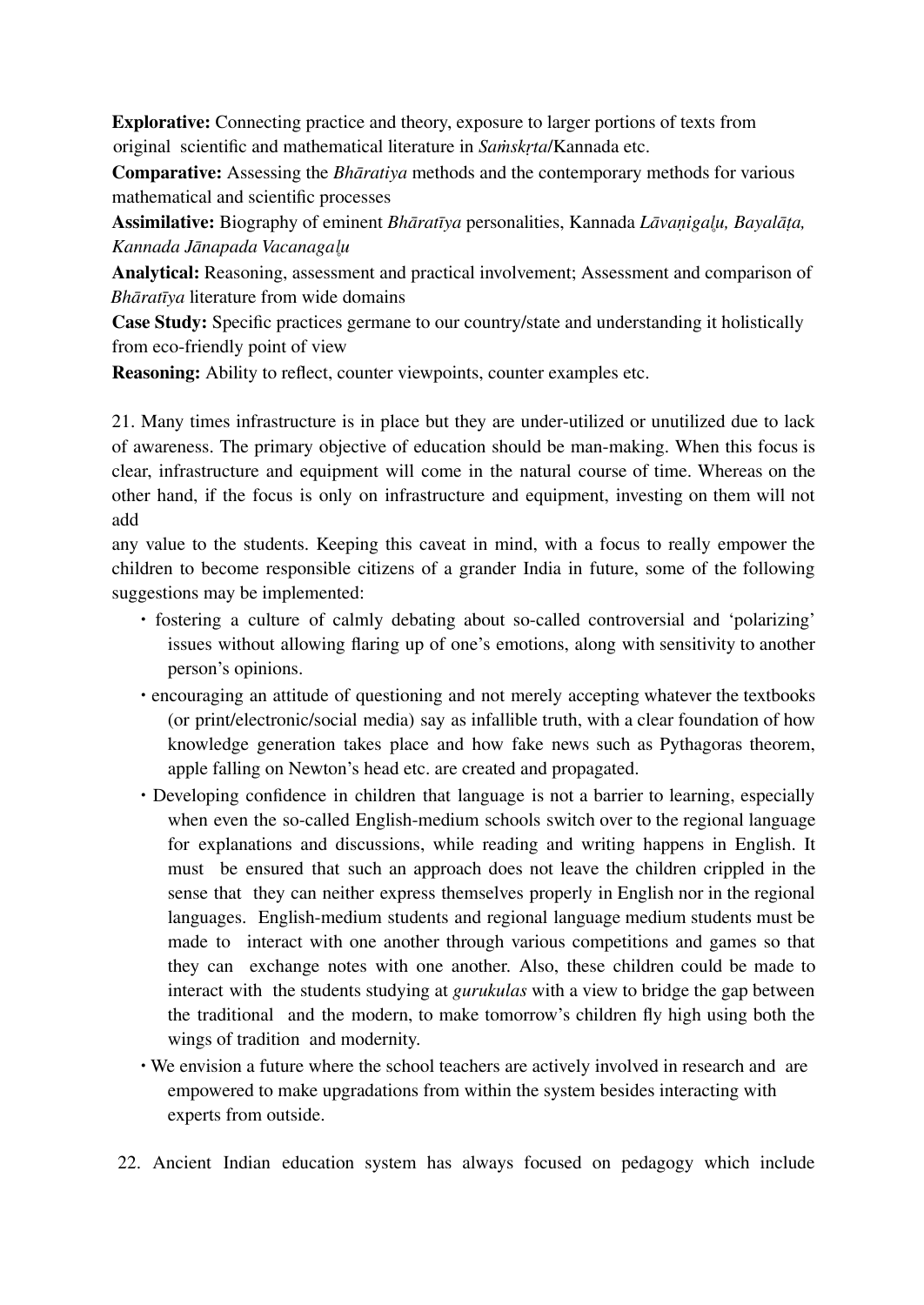storytelling, question and answer methods, debating etc. Those methods can be brought back to make the teaching interesting and knowledge centric. Teaching should not be teacher centric or student centric it must be knowledge centric as it is said in *Śikṣāvalli* of *Taittirīyopaniṣad* – आचार्यः र्य पर्वूरूर्व पम।् अन्तवा े स्यत्तु ररूपम।् विद्या सन्धिः। प्रवचनगं् सन्धानम।् (The Master is the first form; the disciple is the latter form; Knowledge is the linking; Instruction is the medium).

23. With many of Indian architectural marvels being desecrated and pillaged, virtual reality is an exciting technique through which some of the destroyed structures could be recreated and shown, based on the other surviving structures. For example, while the *vimāna* at Konark is destroyed, since it is of the *nāgara* style, a digitally reconstructed structure could be shown to students using the surviving *Devālayas* of Puri Jagannath and *Lingarāj Devālayas* (Bhubhaneshwar).

Other ways of employing technology include:

- use of toys recreating, for example, the structures of Jantar Mantar and understanding astronomy and architecture through them
- showcasing documentaries of ground breaking research
- showcasing videos which illustrate certain concepts that have been identified in Indian tradition, but those which are now clearer due to the advancement of knowledge

As a concluding remark, we must enable our students to be strong enough to seek the truth alone (*satyapara*) and once having ascertained the truth, to adhere to it and to drop off at once all misconceptions including the dearly held ill-conceived notions *(satyanistha)*.

Finally, it is worth reminiscing about the conversation between Sir C. V. Raman and Sir Ernest Rutherford narrated by C. V. Raman himself while delivering the convocation address at Banaras Hindu University in the year 1926. After going around the campus of Cambridge University, C. V. Raman found students with gay abandon engaging in all kinds of activities and having got intrigued by what he saw, he said to Rutherford,

## *"It seems to me Cambridge is a place for play and not for study."*

Prompt came the reply from Rutherford,

#### *"We do not try to grow bookworms here. We train men who can govern an empire."*

This committee is of the firm conviction that with appropriate and adequate inclusion of 'Knowledge of India' topics in the school curriculum, our children too will grow to scale loftier heights albeit a significant difference. Having got to study the ethos of this civilizational nation, the children will not aspire to prosper at others' cost rather would strive to uphold the civilizational values while bringing glory to *Bhārata*. With such an able populace, *Bhārata* may once again become the beacon of knowledge and lead the world.